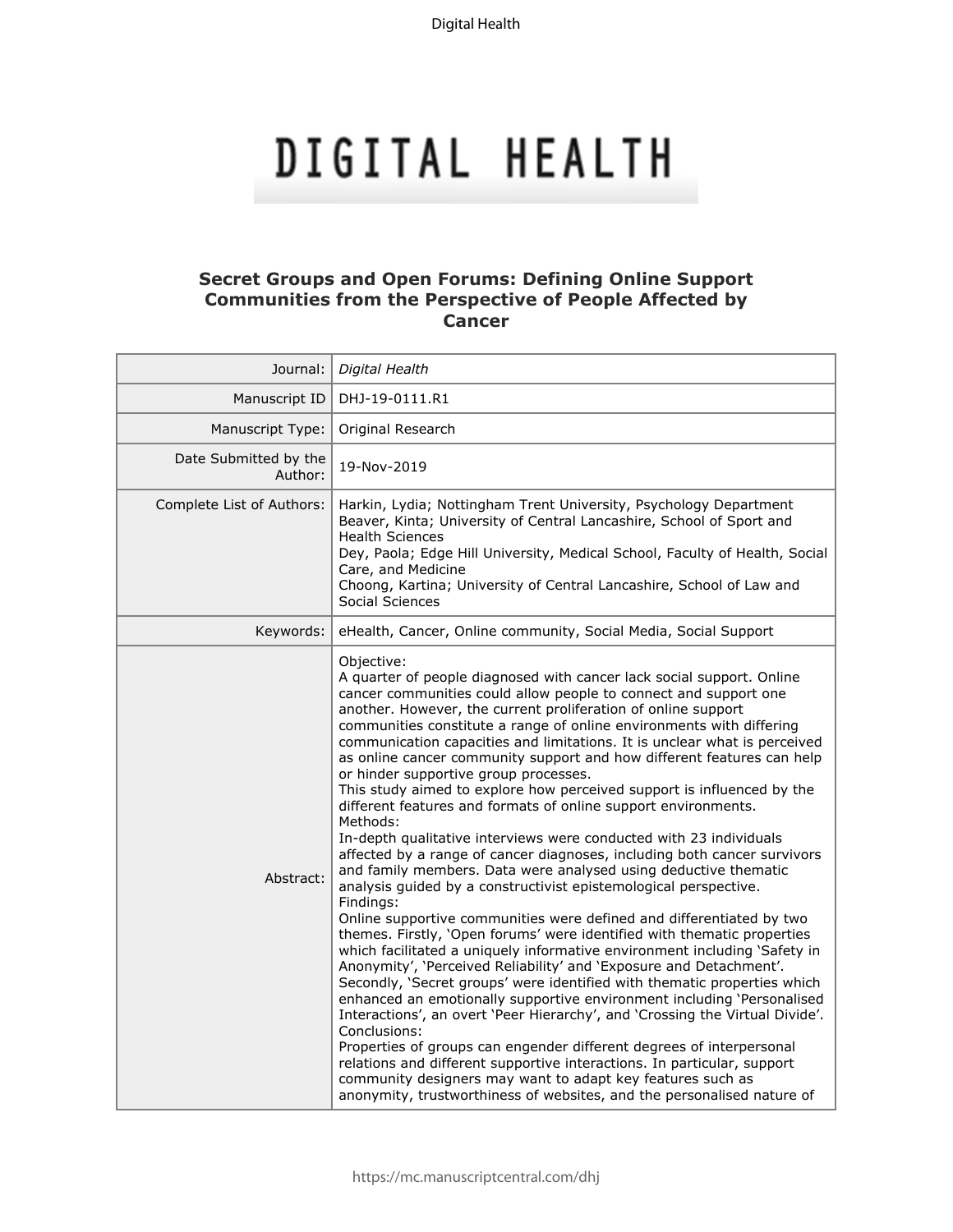| $\mathbf{1}$<br>$\mathbf 2$        |                                                                                                                                                                                                                              |
|------------------------------------|------------------------------------------------------------------------------------------------------------------------------------------------------------------------------------------------------------------------------|
| 3<br>$\overline{\mathbf{4}}$<br>5  | conversations to influence the development of supportive environments.<br>In personalised peer-led groups, it may be prudent to provide guidance<br>on how to reassert a positive environment if arguments break out online. |
| $\boldsymbol{6}$<br>$\overline{7}$ |                                                                                                                                                                                                                              |
| $\,8\,$<br>9                       |                                                                                                                                                                                                                              |
| 10<br>$11$                         | <b>SCHOLARONE™</b>                                                                                                                                                                                                           |
| 12<br>13                           | Manuscripts                                                                                                                                                                                                                  |
| 14<br>15                           |                                                                                                                                                                                                                              |
| 16                                 |                                                                                                                                                                                                                              |
| 17<br>18                           |                                                                                                                                                                                                                              |
| 19<br>20                           |                                                                                                                                                                                                                              |
| 21<br>22                           |                                                                                                                                                                                                                              |
| 23<br>24                           |                                                                                                                                                                                                                              |
| 25<br>26                           |                                                                                                                                                                                                                              |
| 27                                 |                                                                                                                                                                                                                              |
| 28<br>29                           |                                                                                                                                                                                                                              |
| 30<br>31                           |                                                                                                                                                                                                                              |
| 32<br>33                           |                                                                                                                                                                                                                              |
| 34<br>35                           |                                                                                                                                                                                                                              |
| 36<br>37                           |                                                                                                                                                                                                                              |
| $38\,$                             |                                                                                                                                                                                                                              |
| 39<br>40                           |                                                                                                                                                                                                                              |
| 41<br>42                           |                                                                                                                                                                                                                              |
| 43<br>44                           |                                                                                                                                                                                                                              |
| 45<br>46                           |                                                                                                                                                                                                                              |
| 47<br>48                           |                                                                                                                                                                                                                              |
| 49                                 |                                                                                                                                                                                                                              |
| 50<br>51                           |                                                                                                                                                                                                                              |
| 52<br>53                           |                                                                                                                                                                                                                              |
| 54<br>55                           |                                                                                                                                                                                                                              |
| 56<br>57                           |                                                                                                                                                                                                                              |
| 58                                 |                                                                                                                                                                                                                              |
| 59<br>60                           | https://mc.manuscriptcentral.com/dhj                                                                                                                                                                                         |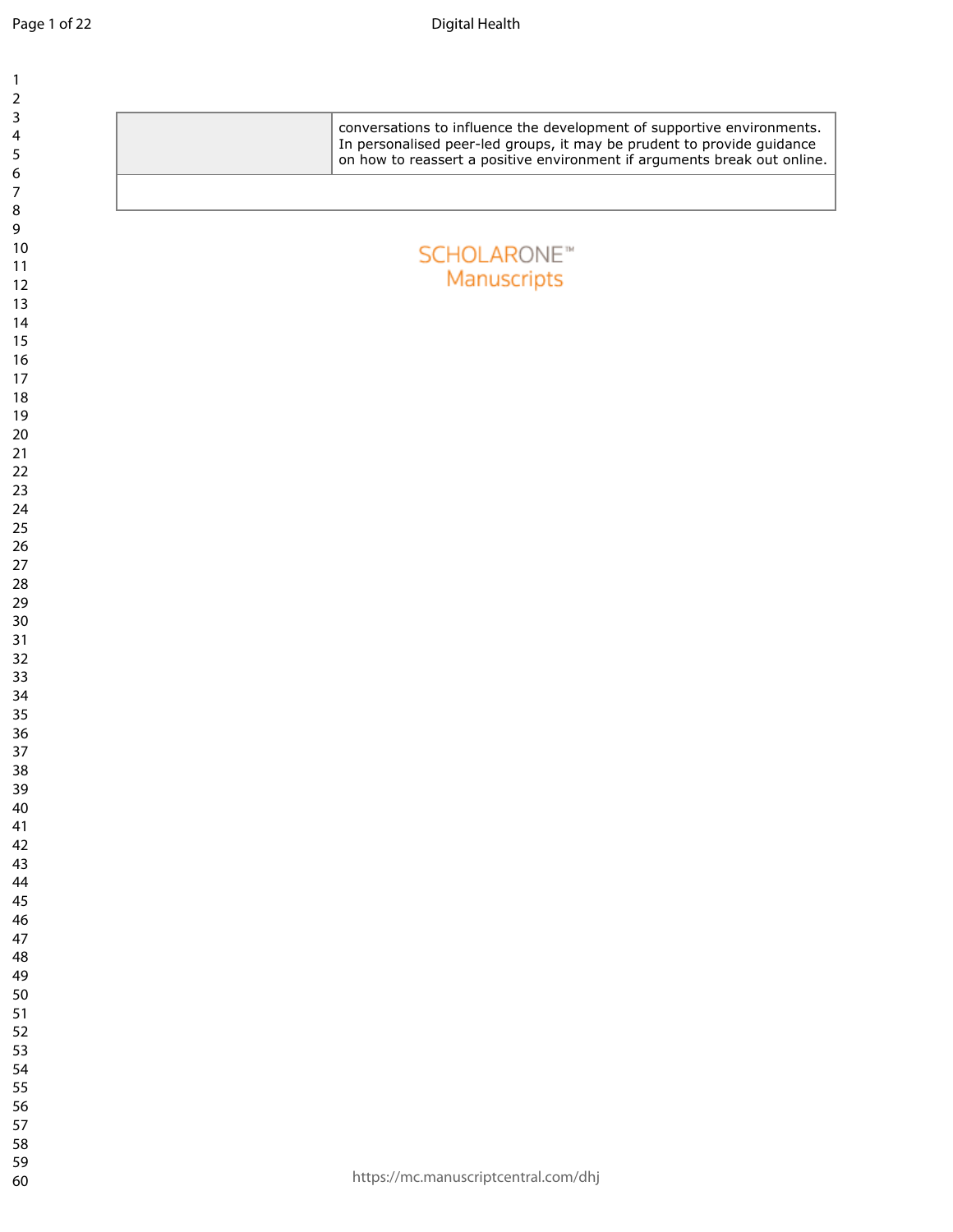# **Secret Groups and Open Forums: Defining Online Support Communities from the Perspective of People Affected by Cancer**

Abstract:

Objective:

A quarter of people diagnosed with cancer lack social support. Online cancer communities could allow people to connect and support one another. However, the current proliferation of online support communities constitutes a range of online environments with differing communication capacities and limitations. It is unclear what is perceived as online cancer community support and how different features can help or hinder supportive group processes.

This study aimed to explore how perceived support is influenced by the different features and formats of online support environments.

Methods:

In-depth qualitative interviews were conducted with 23 individuals affected by a range of cancer diagnoses, including both cancer survivors and family members. Data were analysed using deductive thematic analysis guided by a constructivist epistemological perspective.

## Findings:

views were conducted with 23 individuals<br>ng both cancer survivors and family memh<br>analysis guided by a constructivist episten<br>nanalysis guided by a constructivist episten<br>unities were defined and differentiated by vith the Online supportive communities were defined and differentiated by two themes. Firstly, 'Open forums' were identified with thematic properties which facilitated a uniquely informative environment including 'Safety in Anonymity', 'Perceived Reliability' and 'Exposure and Detachment'. Secondly, 'Secret groups' were identified with thematic properties which enhanced an emotionally supportive environment including 'Personalised Interactions', an overt 'Peer Hierarchy', and 'Crossing the Virtual Divide'.

# Conclusions:

Properties of groups can engender different degrees of interpersonal relations and different supportive interactions. In particular, support community designers may want to adapt key features such as anonymity, trustworthiness of websites, and the personalised nature of conversations to influence the development of supportive environments. In personalised peerled groups, it may be prudent to provide guidance on how to reassert a positive environment if arguments break out online.

250 words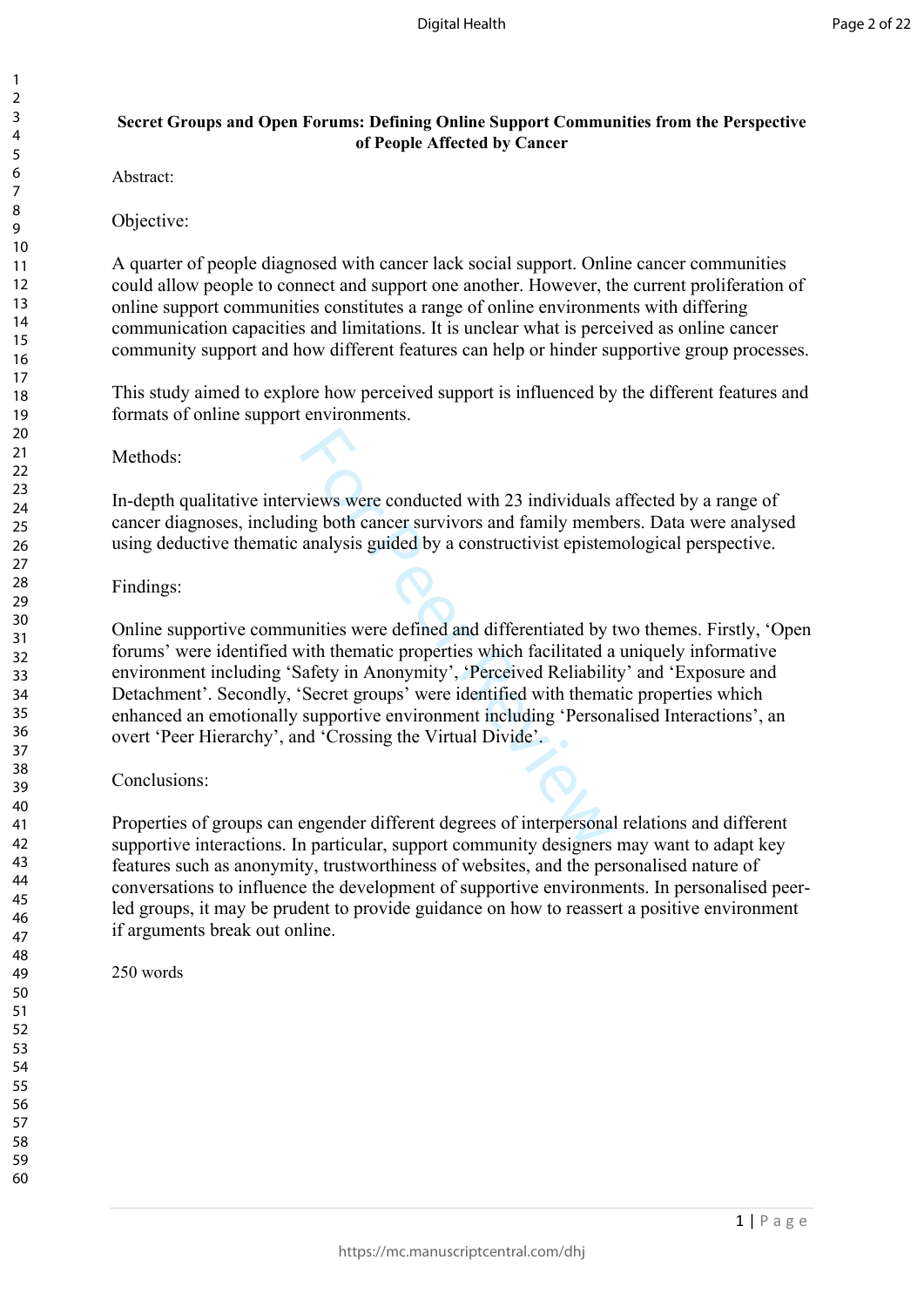## Introduction

In the United Kingdom (UK), it is estimated that over half of adults will be diagnosed with cancer during their lifetime [1]. The illness journey is commonly associated with uncertainty regarding the diagnosis, treatment, and recovery or illness progression [2]. The diagnosis is stigmatising, which can have negative implications for patients' social relationships and psychological adjustment [3]. Thus, the UK and the United States (US) cancer clinical care guidelines often recommend additional care resources such as peer support groups to assist self-management of cancer concerns and non-clinical levels of distress [4, 5]. Peer support groups can help to ease patient distress via regular social interactions and emotional support shared with fellow cancer survivors [6, 7]. Psychological social cure theory proposes that identifying with a group of like-minded people helps individuals adapt to the role of illness in their lives, acting as a buffer from stressful life events, and becoming a 'social cure' to ease distress [8]. However, face-to-face cancer support groups tend to have low attendance and high drop-out rates [9]. Thus, there are increasing numbers of adults who require a more accessible mode of psychosocial support for cancer.

ease distress [8]. However, face-to-face cance<br>gh drop-out rates [9]. Thus, there are increasin<br>node of psychosocial support for cancer.<br>t may be a viable resource for people affected<br>9% of adults in the US and UK have int Online peer support may be a viable resource for people affected by cancer in the Western world. In 2018, 89% and 90% of adults in the US and UK have internet access respectively [10, 11]. Internet sites are a popular resource for health information and support [12]. In a French study, 85% of cancer survivors regularly participated in online activities such as online health communication [13]. Similarly, an in-clinic based survey of US-based cancer survivors found approximately 68% of individuals had conducted some form of online social engagement related to their cancer, including seeking out social connections online and participating in online supportive cancer communities [14]. Online communication does not require individuals to travel or attend a meeting at a particular time. Thus, online communities can be convenient for people homebound after cancer treatment or located in remote rural settings [15]. Moreover, the online disinhibition effect posits that as facial and social cues are absent on the internet, people feel an increased freedom during written expression in this media [16, 17]. Thus, online cancer support groups may foster a unique openness in communicating about illness experience, which in turn may engender an informative, understanding and supportive response from peers [18, 19].

The evidence base regarding the effectiveness of online cancer support is modest but positive [20]. Online community use has been reported as a positive experience amongst small samples of cancer survivors in controlled community settings [21, 22]. Online community participation has been linked to increased positive coping [23, 24]. Communities allow individuals to share information resources and discuss their treatment-related decisions [25]. Therefore, communities may act as an additional health engagement resource in oncology [26]. Furthermore, content analyses of existing groups reveal that individuals discuss a range of emotive experiences including treatments, risks, side effects, and personal impacts of cancer such as family or psycho-sexual concerns [25, 27]. Thus,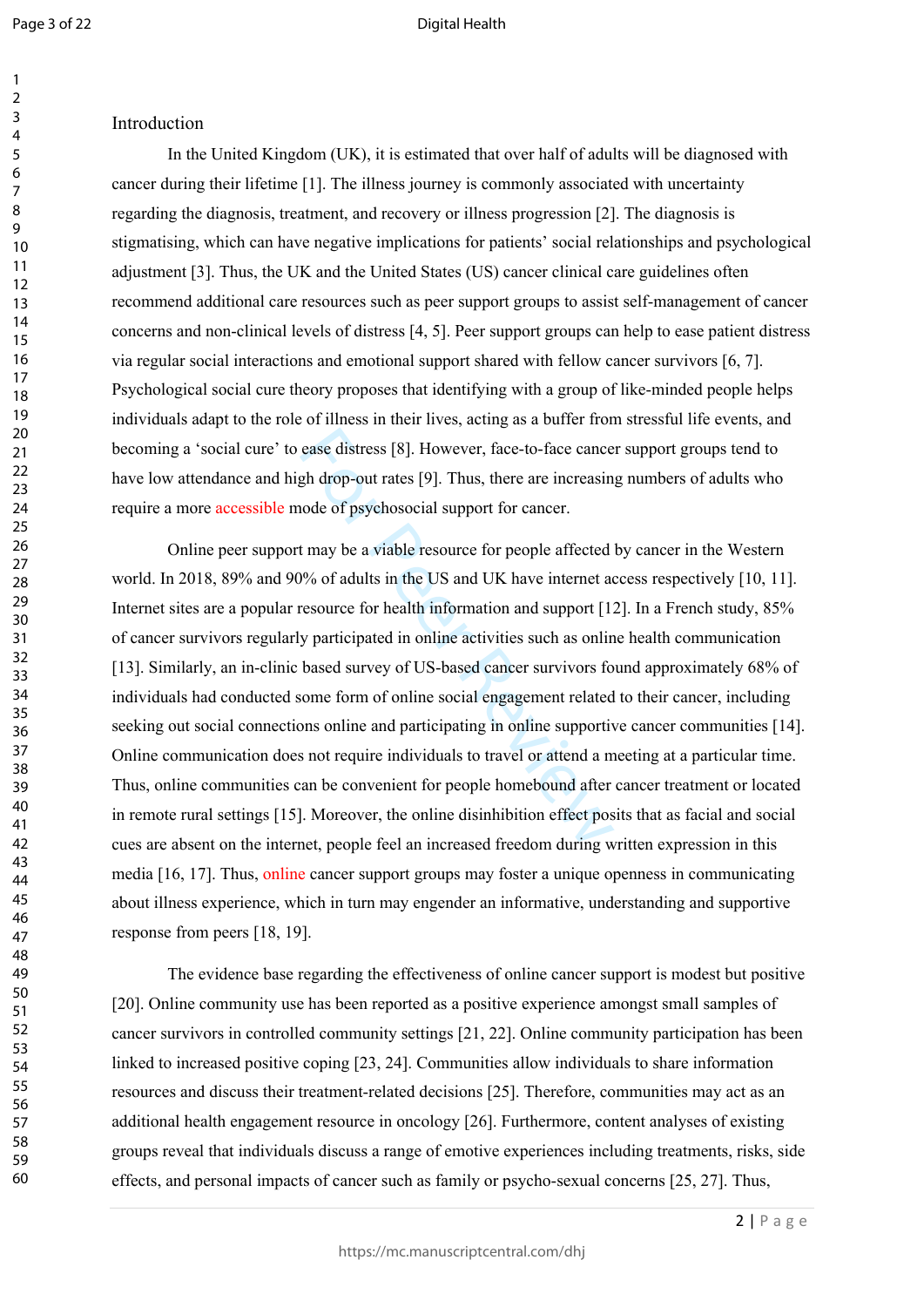online cancer communities appear to allow individuals to actively engage with their cancer care, and to discuss potentially stigmatising concerns with a group of similarly-situated individuals [28].

topics from a potential pool of 350 million mo<br>healthcare professionals with the challenge of<br>1 resources in order to find support. Indeed, the<br>e cancer support community. A theoretical rev<br>erspective suggested that the qu There is a vast range of online cancer communities. Much of the controlled research into such communities utilise small online groups, in environments designed to encourage participation, and with a dedicated clinical specialist moderator [24, 29]. However, online peer communities for cancer are proliferating on public webspaces which often do not utilise a clinically trained moderator. They aim to attract a wide audience of different patient and family groups, and vary in features and environments. A 2011 search of Facebook's breast cancer-related groups found 620 peer-led support groups containing over one million members [30]. More recently, emerging social media sites such as Twitter, have been associated with international conversations (via hashtags) to garner interest and support for cancer relevant topics from a potential pool of 330 million monthly active users [31]. These present patients and healthcare professionals with the challenge of wading through an increasing number of digital resources in order to find support. Indeed, there is still no commonly used definition for an online cancer support community. A theoretical review of online peer support from a health informatics perspective suggested that the quality of cancer support online can vary dramatically according to key community features [32]. Discussion content is shaped by features such as member characteristics, gender, age, and disease group [32]. Moreover, this may result in groups sharing different messages of support and information [33, 34, 35]. However, there are few insights into how the online community features may be experienced from the perspectives of people affected by cancer, as analyses have often been aimed at the level of the posts which can be viewed online [33, 34] rather than perspectives of the individual living with and adapting to cancer. It would be naïve to assume that online communities that support different types of communication and membership can provide the same forms or experiences of support. To the best of our knowledge, there have hitherto been no empirical explorations of how cancer survivors perceive the variety of available online cancer communities, and how community features may shape perceived support.

The present study aims to firstly understand what people affected by cancer perceive as online cancer community support. Secondly, it seeks to explore how perceived support is influenced by the different features and formats of online support environments.

#### Methods

#### Study design

This was a qualitative semi-structured interview study with people affected by cancer who used online cancer communities. To elicit a rich view of digital communities and the support they offer, we sought participants with a range of digital community experiences, recruiting by advertising the study across 19 online cancer communities on a range of platforms, including social media pages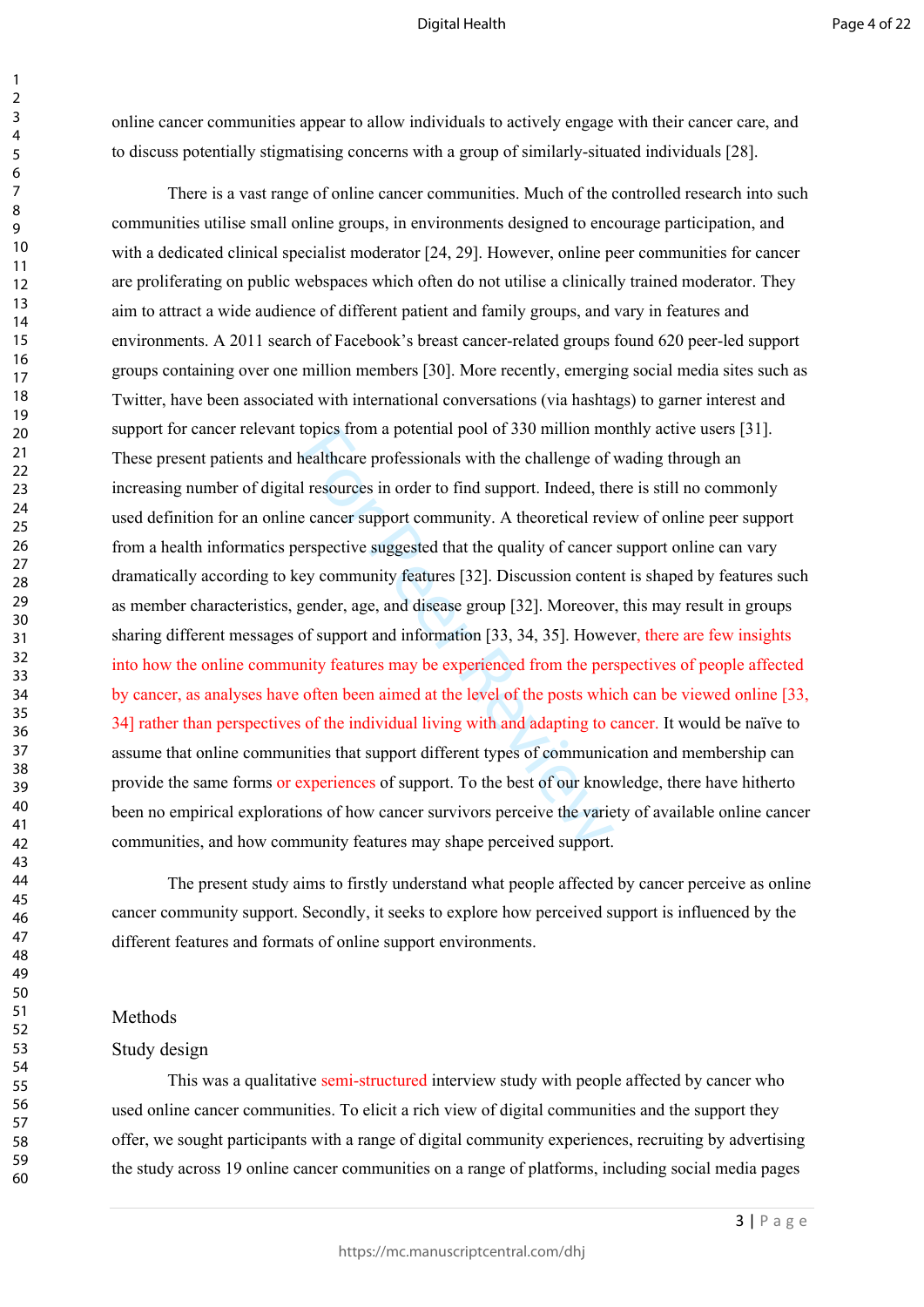$\mathbf{1}$ 

#### Digital Health

60

and dedicated cancer community pages. Telephone and face-to-face interview data were originally collected in 2016 for a theoretical analysis of online community use in the context of the cancer patient trajectory, and the methods of data collection have been published elsewhere [28]. As such, the initial interview schedule, developed in consultation with the literature, was designed to elicit experiences of online community support. After conducting initial interviews, it became apparent that participants perceived the form and format of online communities pertinent to their online support experiences. Thus, the interview schedule evolved from questions such as "Can you tell me about using an online group for cancer" to "Can you tell me about the online groups for cancer you have used?". Furthermore, this analysis was designed to enlighten on the previously unexplored perceived differences in experiences according to online community features. Braun and Clark's inductive Thematic Analysis approach was selected for the present research to provide an inductive approach to understanding community user perceptions, while remaining at the interpretive level of highlighting the common features from the communities which were salient to participant experience [36].

## Participants

state perceptions, while remaining at the interpretion-<br>the communities which were salient to particip<br>iduals were interviewed, with interviews lastin-<br>redian = 64 minutes). The sample ranged in ag<br>e = 50). The majority of Twenty-three individuals were interviewed, with interviews lasting an average of 69 minutes  $(\text{range} = 43 - 123 \text{ minutes}, \text{median} = 64 \text{ minutes})$ . The sample ranged in age from 31-70+ years (median age  $= 50$ , mean age  $= 50$ ). The majority of participants accessed online cancer communities because they were living with a personal cancer diagnosis. The sample also included two participants who used online communities as a family member affected by cancer, and three individuals who were affected by both their own and a family member's cancer. The most common diagnoses were melanoma, breast and ovarian cancers. Table 1 summarises the characteristics of the participant sample.

## [Insert Table 1 here]

## Data analysis

QSR-NVIVO was used to store and manage the verbatim transcribed interview data. The data was analysed using the six phases of thematic analysis, as recommended by Braun and Clark [36]. This allowed the experiential information to be explored at the essentialist level, i.e. when considering the existing structures and formats of the virtual communities [37].

Analysis was conducted in six stages [36]. Firstly, LH, the primary analyst and the interviewer, became familiarised with the data by conducting the interviews, transcription and noting down initial ideas. Secondly, initial codes were developed with each individual transcript, using a line by line approach on each transcript between each interview. Thirdly, the initial codes were considered across transcripts in a search for themes. Fourthly, the themes were reviewed by the research team as a whole, before the fifth phase of definitively naming the themes. Writing and refining the manuscript determined the final stage of thematic analysis.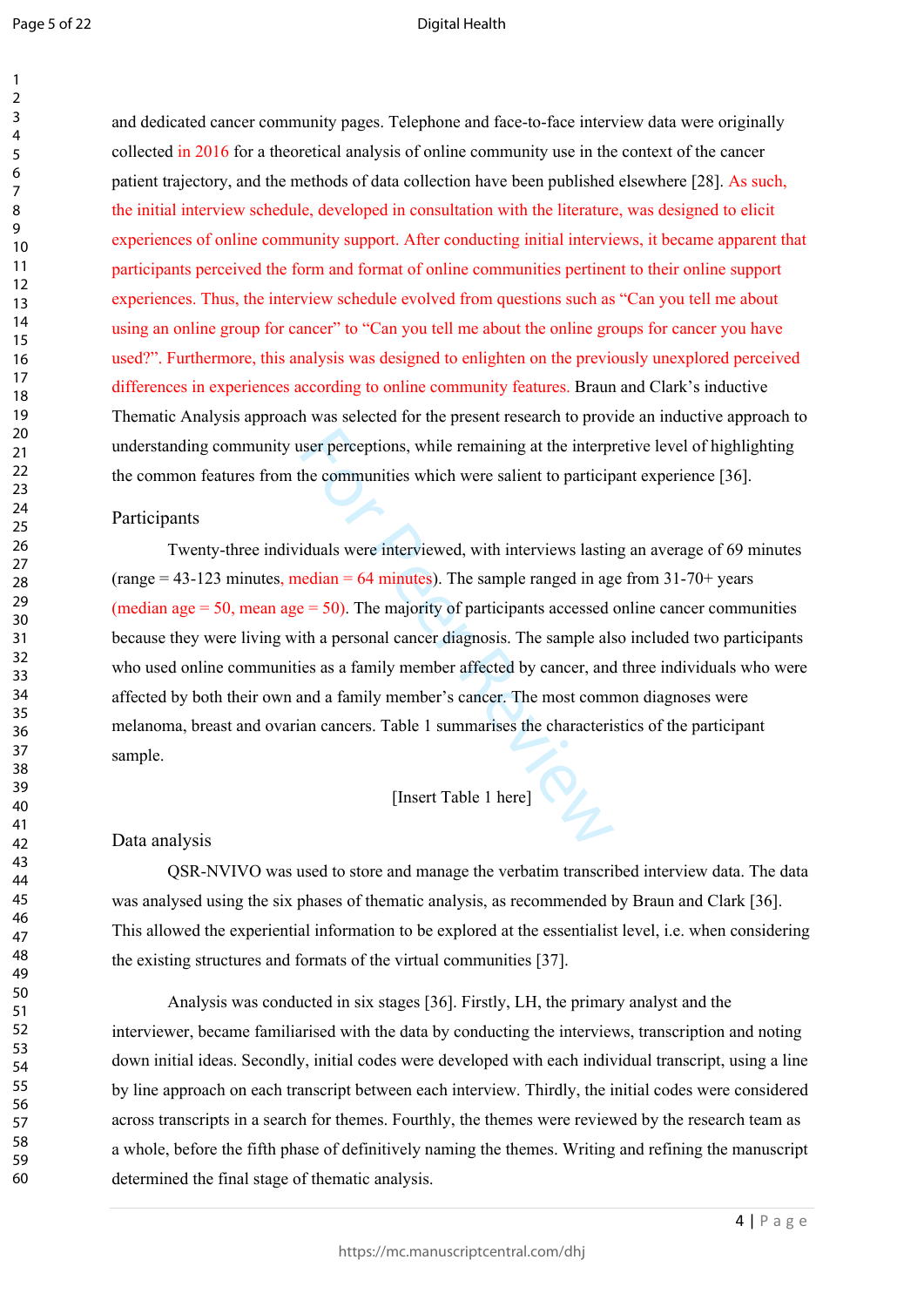#### Ethics

Written informed consent was obtained from all individual participants included in the study in the form of information sheets accompanied by signed consent forms. To assure participant anonymity and online community protection, all identifying features were removed from the transcripts, including participant names, usernames, and names of the digital communities. Additionally, participants were referred to according to identification codes to ensure participant anonymity. The identification code is presented below each quotation and indicates the participant number, gender (M or F), and their relationship to cancer (as either someone living with a diagnosis or family member). Thus participant one's code is Participant 1/F/ Diagnosed. Ethical approval for this study was granted prior to data collection from the institutional ethics committee (approval reference: STEMH 248).

#### Results

## Defining an online support community

rt community<br>or the community<br>of diagnoses and included both survivors and div<br>of diagnoses and included both survivors and<br>aline communities differed according to the ine<br>as been published elsewhere [28]), the particip<br>of The following findings were drawn from participants who had diverse experiences with cancer, affected by a range of diagnoses and included both survivors and family members. While the motivations for using the online communities differed according to the individual's trajectory with cancer (analysis of which has been published elsewhere [28]), the participants expressed common perceptions of the features of online communities. It was further noted that the participants were all familiar with the internet and had used various cancer-related web and social media sites during their cancer journey. Through personal trial and error, participants had established a definition of what a website or social media site must contain to constitute an 'online support community'. Communities were websites whose purpose was to host regular, sustained interactions. Interactions often included signposting other community members to further cancer information, venting frustrations, and offering empathy amongst the virtual group. This richness of community experience was seemingly only possible on websites which focused on shared discussions. The participants rejected the idea of 'communities' forming on websites which focused on individuals' journeys, such as personal blogs or websites belonging to people affected by cancer. Similarly, microblogging (more commonly known as Twitter) gave most participants the impression of messages posted by users to share their individual thoughts, rather than hosting discussions or posing questions and receiving informative answers or resources. The participants in this study found that such individualistic focus was not conducive to developing a sustained dialogue between people affected by cancer. Therefore, participants gained no sense of 'community' from blogs and Twitter.

> *"I think the blog is just me putting stuff out there. I do get people tweeting or commenting on the blog … but it's all different people…it's less of a community.*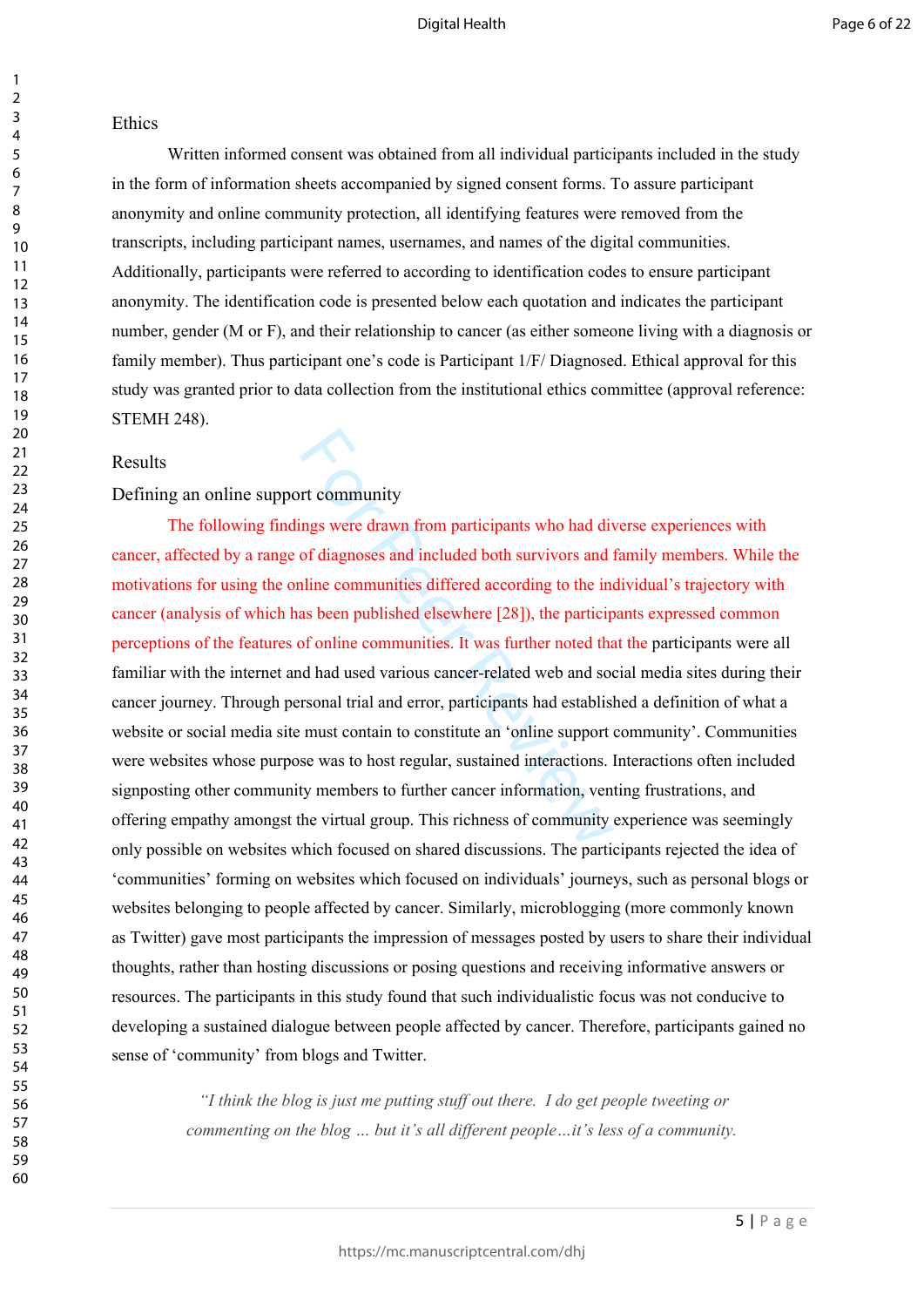*But I think on [online community name], you know, it's a group, there's only us in it, you do feel like a little group, yes." (Participant 1/F/ Diagnosed)* 

A sense of community could be achieved in a range of online groups which were framed for different memberships. For instance, communities could be designed for individuals with similar cancer diagnoses and cancer survivors with similar personal circumstances, such as parents with cancer or survivors under the age of 50. Though participants were sometimes members of different online communities, a notable divergence in experiences online fell into two participant-derived classifications of communities: 'open forums' and 'secret groups'. This division was drawn because these two types of communities provided distinct benefits and risks to people affected by cancer. Therefore, online communities have been redefined in this study according to this distinction, forming two themes with subthemes which outline the characteristics of most importance to the online cancer experience. All themes and subthemes are summarised in Table 2 and described in detail below.

[Insert Table 2 here]

## Open forums

For Which dutine the characteristics of most important<br>subthemes are summarised in Table 2 and des<br>[Insert Table 2 here]<br>ose communities whose contents are in the pu<br>te or performing a Google search. Open comm<br>lly hosted b Open forums are those communities whose contents are in the public domain and could be found by accessing a website or performing a Google search. Open communities were often referred to as forums, and were usually hosted by well-known cancer charities. As forums were easily discovered, their audience was usually large and diverse, in order to support as many people as possible. This gave the impression of open forums as rich in a range of messages and experiences. For those trying to find a peer affected by cancer, it could be reassuring to discover a forum online and observe many individuals sharing the cancer experience. Open forums were often discovered by international cancer survivors and messages were posted from a range of time zones, which allowed individual posts and responses to appear in communities at all hours. The exception to this were the less populated forums, such as those aimed at rarer cancer diagnoses. Fellow community visitors discussed a range of different treatment pathways or offered advice which differed according to variations in international healthcare systems. Thus, larger open forums were perceived as a rich source of information, requiring greater sifting and filtering for relevance. However, juxtaposed against the information-rich environment was a greater sense of mistrust towards the intentions and empathy offered by community members in the open groups, particularly, when participants compared open groups with their private counterpart communities. The features that engendered the open communities as a particularly informative but less supportive environment are presented in the subthemes 'Safety in Anonymity', 'Perceived Reliability' and 'Exposure and Detachment'.

> *"…I actually, erm, was only looking at trusted information sites. I didn't know where to go, so I was like going on to like [UK national cancer charity name, UK national ovarian cancer charity name], and that's where I first started, knowing*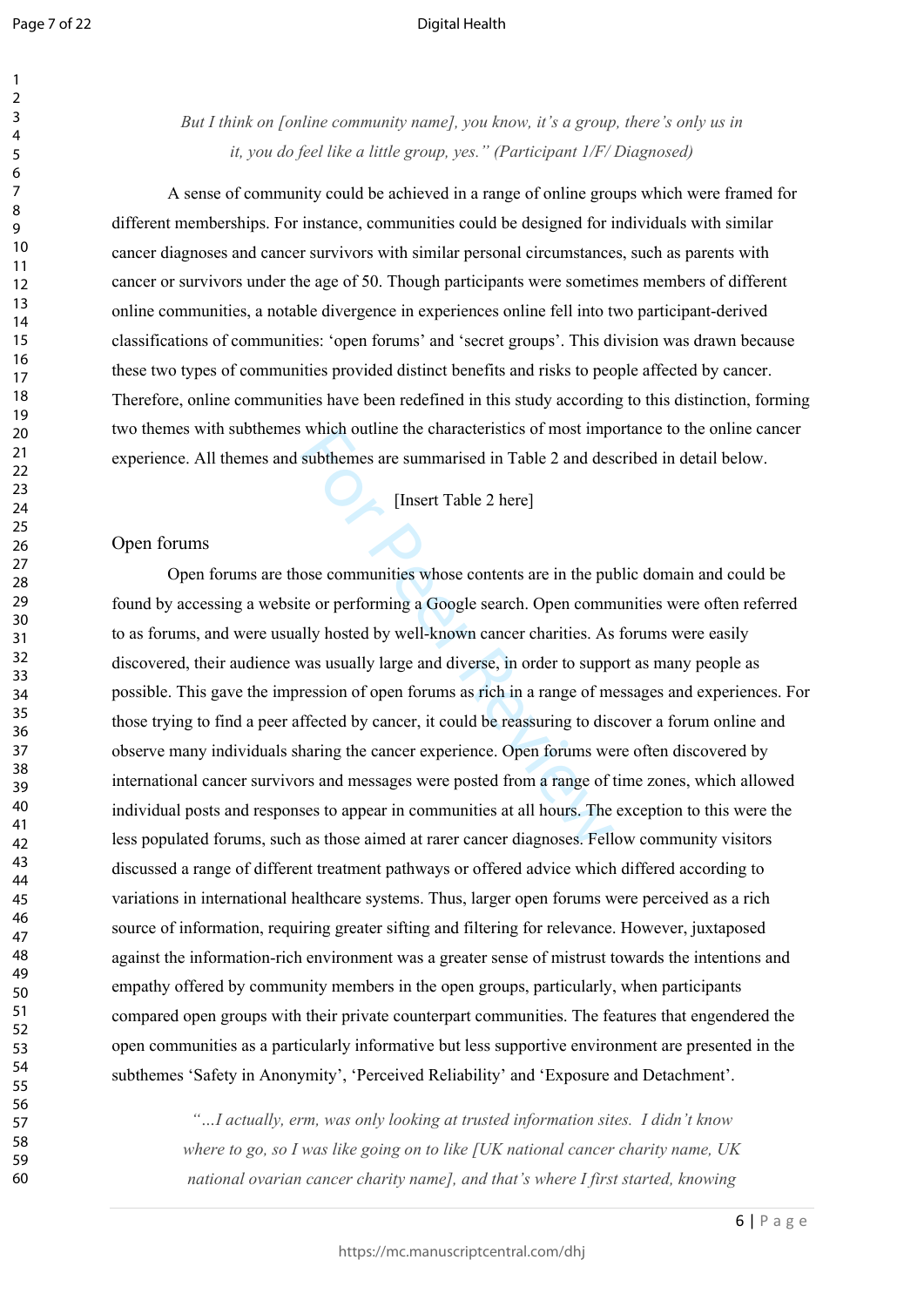*that they were a bit more regulated, that I wouldn't get hopefully too scared." (Participant 13/F/ Diagnosed)*

## Safety in Anonymity

ble to patients or family members affected by anguage of both the community and the illness<br>ms were relevant and irrelevant to their concern<br>after years of visiting the community pages, v<br>post a message anonymously. Ultima Most open communities allowed participants to visit the groups without demonstrating their presence on the webpage or logging into an account. If individuals chose to post a message to the group, many open communities required individuals to create an account with a non-identifying username. This made open communities feel relatively anonymous both when visiting and posting messages. This feature allowed individuals to 'lurk' or sit on the side-lines of conversations. Participants evaluated whether the discussions could support their psychosocial needs and remained hidden and anonymous to learn the common types of interactions and terminologies used in groups. This was particularly valuable to patients or family members affected by a recent diagnosis as it allowed them to learn the language of both the community and the illness; participants could watch and decide which discussions were relevant and irrelevant to their concerns. Several participants remained anonymous, even after years of visiting the community pages, whilst others waited a short time before feeling able to post a message anonymously. Ultimately, anonymous interactions with communities were positioned as requiring very little commitment to the other group members and activities of a community. Thus, anonymity imparted an element of emotional safety as individuals could retain an emotional distance from distressing discussions, obtain the information they needed, and leave these groups at any time.

 *"I wanted to be convinced that it was a good place for her to be. And so I spent a while, first of all, just, I did not join but I just watched and listened, you know, to see how things went with others, to see if it was going to be a positive and upbuilding experience." (Participant 14/F/ Family Member)*

If individuals did post to a community, most participants perceived these initial posts as brave, as they often conveyed a state of desperation or despair. To expose oneself in front of an open community, rather than remaining in the 'safe' lurking position, indicated a desperate need for support and information. Given the preference for lurking in open forums, several participants noted that it was a small number of individuals providing responses and answering questions. Indeed, two of the participants in this study were active contributors to open forums, and described the small network of regular posters online as a supportive network whom they could rely on for advice. Conversely, several participants felt that they were ignored when their messages went unanswered in open forums. This experience was particularly pertinent for the participants with a rarer form of their illness, as they believed that their experiences were different from other community members, and questioned whether they could relate to their peers in the online groups. For example, one such participant posted in a forum to request help and advice, but received no response from the community. This experience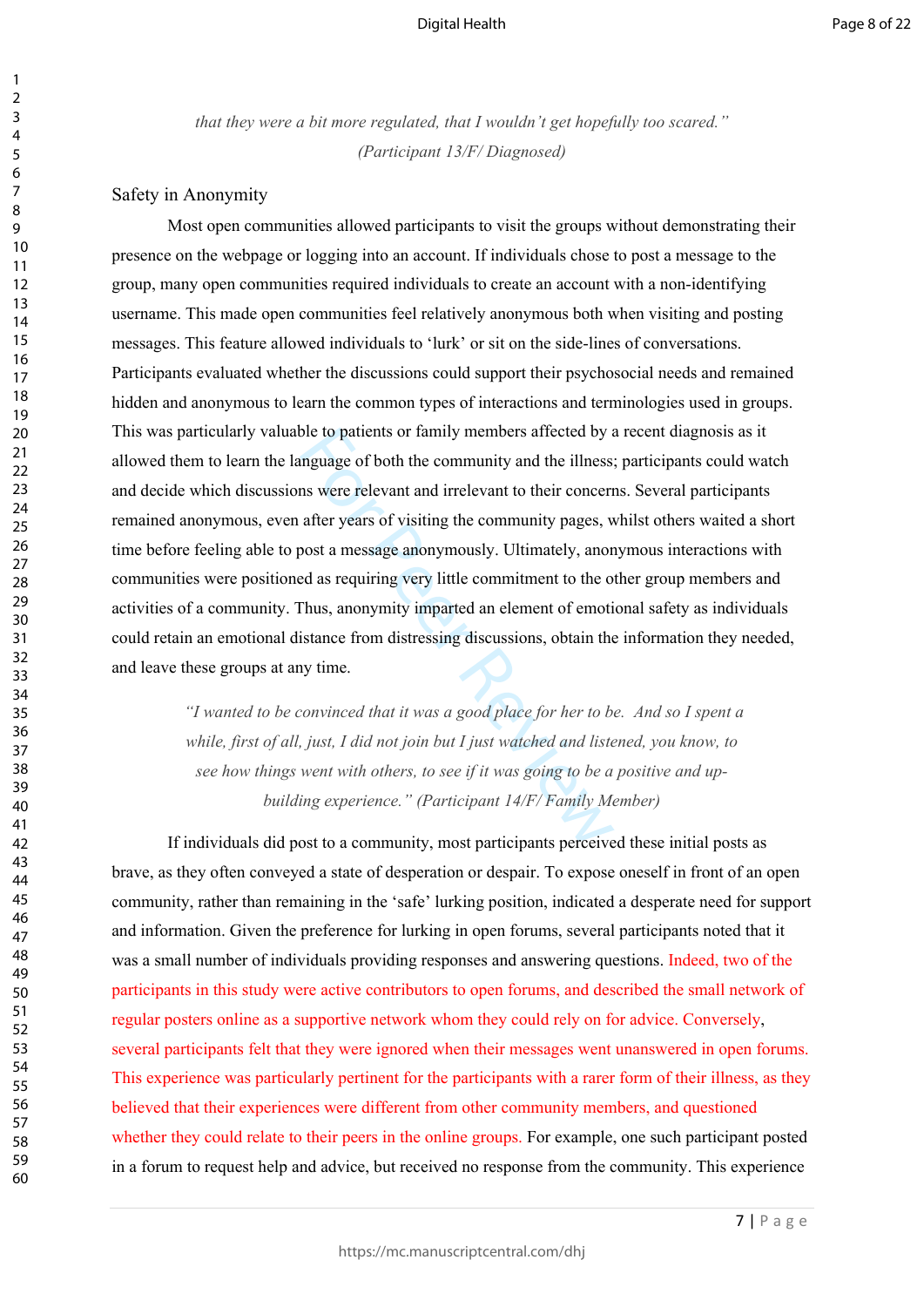$\mathbf{1}$ 

#### Digital Health

60

reinforced her feelings of social isolation. The format of open forums compounded this perception because she could view the many responses received by other posts.

> *"It's such a big thing in your life and when you put it out there and no one acknowledges. And you can see all these responses to other people's questions, erm, that you've been looking at yourself. And there is something, you wonder, what is it about this and about me that people don't want to help or they're not interested in … it almost feels like a bit of a voyeuristic" (Participant 15/F/Both Family and Diagnosed)*

## Perceived reliability

ed clinicians to participate in online discussion<br>invinity, participants were sometimes able to core information. However, these phone-lines v<br>reas participants accessed online communities<br>n used the forums as a stand in o Cancer care organisations advertised their specialist phone-lines on forum webpages, and several forums invited trained clinicians to participate in online discussions at scheduled dates. Thus, by discovering an open community, participants were sometimes able to connect and communicate with reliable sources of cancer information. However, these phone-lines were only available for limited daytime hours, whereas participants accessed online communities at all hours of the day. Therefore, participants often used the forums as a stand in or in preparation for discussions with healthcare professionals via the specialist phone lines or in conversation with their own specialist teams. Open communities described in this study are not moderated regularly by cancer specialists and so the validity of the majority of community information was not regularly assessed. Despite this, the open forum's proximity to valid sources of cancer information made the discussions appear more valid and reliable. Indeed, most participants commonly described open forums as useful for obtaining what they viewed as "expert" information, even if the information was obtained mainly from fellow cancer survivors. However, for participants who lived with a rarer form of their diagnoses and who struggled to obtain any information about their illness either online or through their healthcare professional team, this general trend has the opposite effect. It compounded their frustration that their diagnosis was isolating and complex.

> *"I think the better ones are the ones like on the [well known UK cancer charity and cancer research organisations] with the most sort of health professionals, rather than just people talking… they are sort of moderated," (Participant 7/F /Diagnosed).*

## Exposure and detachment

As open forums were publicly accessible, most participants were aware of the potential for intruders or malicious individuals to read the messages posted online. Although most community members were perceived as well-intentioned, most participants were wary about how much personal information was shared in the online forums. Indeed, several participants received private 'phishing' or hoax messages from other forum visitors. These messages drew on seemingly shared cancer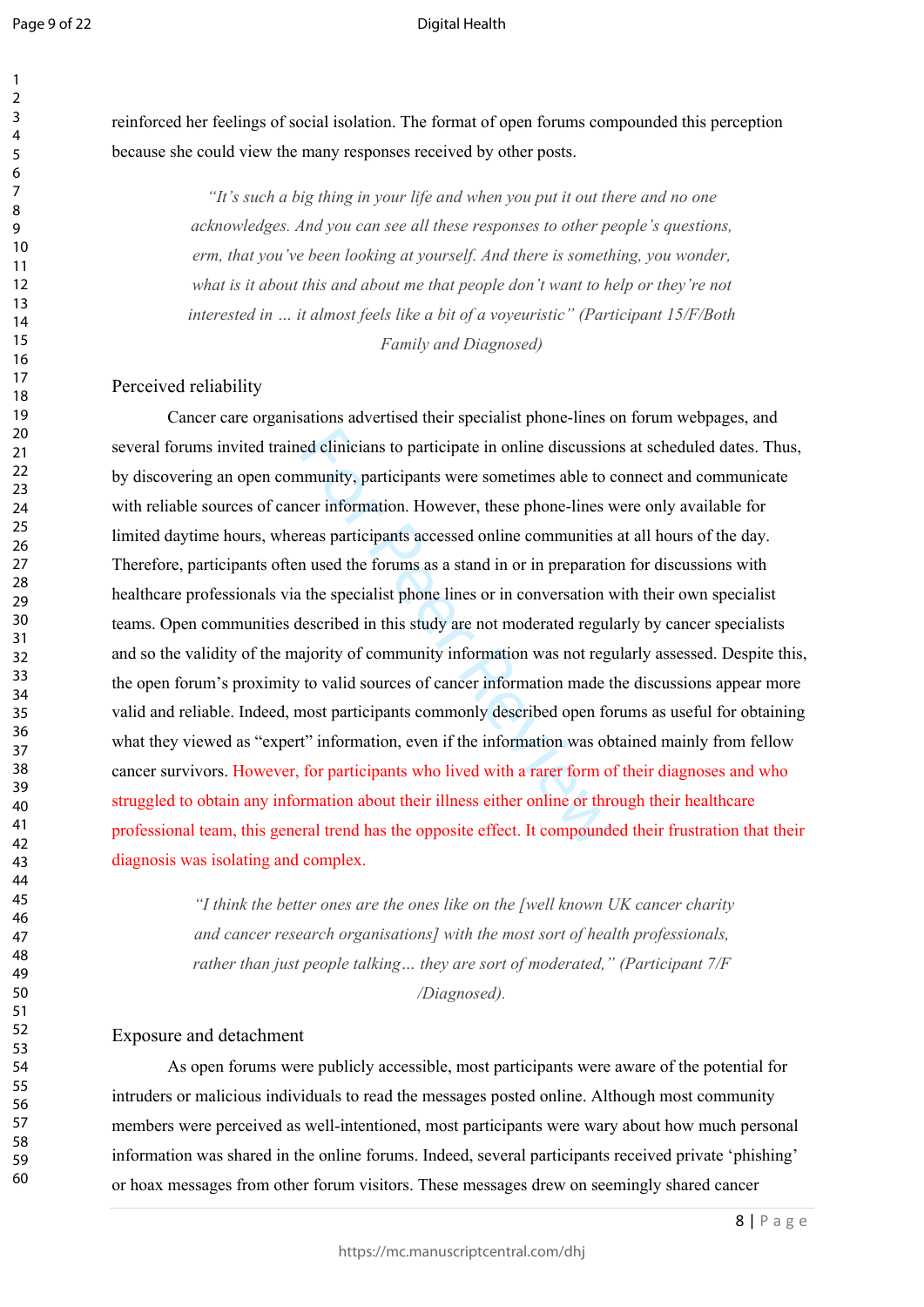experiences and aimed to persuade participants to share personal financial and identifying information. No participants were persuaded by such scams, but the presence of scams made participants re-evaluate how safe the forums would be for what were perceived as vulnerable people potentially using online communities. Thus, occurrences of scams negatively impacted the perceived benefits of online support.

> *"you get people there, not for reasons of either giving or receiving support, some people trawling for contacts. There is a kind of Munchausen syndrome by proxy thing that goes on sometimes … in the support groups. People pretend to be, people come on sites and pretend to have cancer." (Participant 2/M/ Diagnosed)*

> *"… I knew then it was a scam … It didn't upset me. It makes me sorry somebody would come on cancer sites and do that because there are some very vulnerable people on there, which for that it makes me sad." (Participant 12/M/ Diagnosed)*

cancer sites and do that because there are som<br>which for that it makes me sad." (Participant<br>s warned individuals not to share identifiable i<br>articipants commonly did not know personal is<br>were less willing to share the ful Many online forums warned individuals not to share identifiable information, such as names and contact details. Thus, participants commonly did not know personal information about their fellow group members and were less willing to share the fullness of their thoughts and feelings about experiences in forums. Posting to forums was described by most participants as seeking answers to specific questions, rather than sharing emotive experiences. This established an air of detachment from fellow individuals communicating in open forums. As a consequence of seeing hoax accounts online, and due to detachment from other group members, several participants stopped visiting open online support communities once they had found the information they sought or moved on to more 'private' forms of cancer community when seeking emotional support, as will be detailed in the next theme.

*"Interviewer: Were you ever aware of who certain people communicating in the* 

*forums were? Participant: No and I wasn't interested in that at all. Interviewer: Why was that? Participant: Well because I wasn't trying to make friends (laugh). I just wanted to know information." (Participant 10/F/ Family Member)* 

#### Secret groups

Secret, or private forms of online cancer support communities were those which prevented non-group members from viewing discussions. As a popular social media site known to almost all of the participants, Facebook was considered a convenient site to access and host online support communities. Less commonly, other sites such as Google Groups and password-protected areas of charitable cancer organisation websites also hosted secret communities. Secret groups were often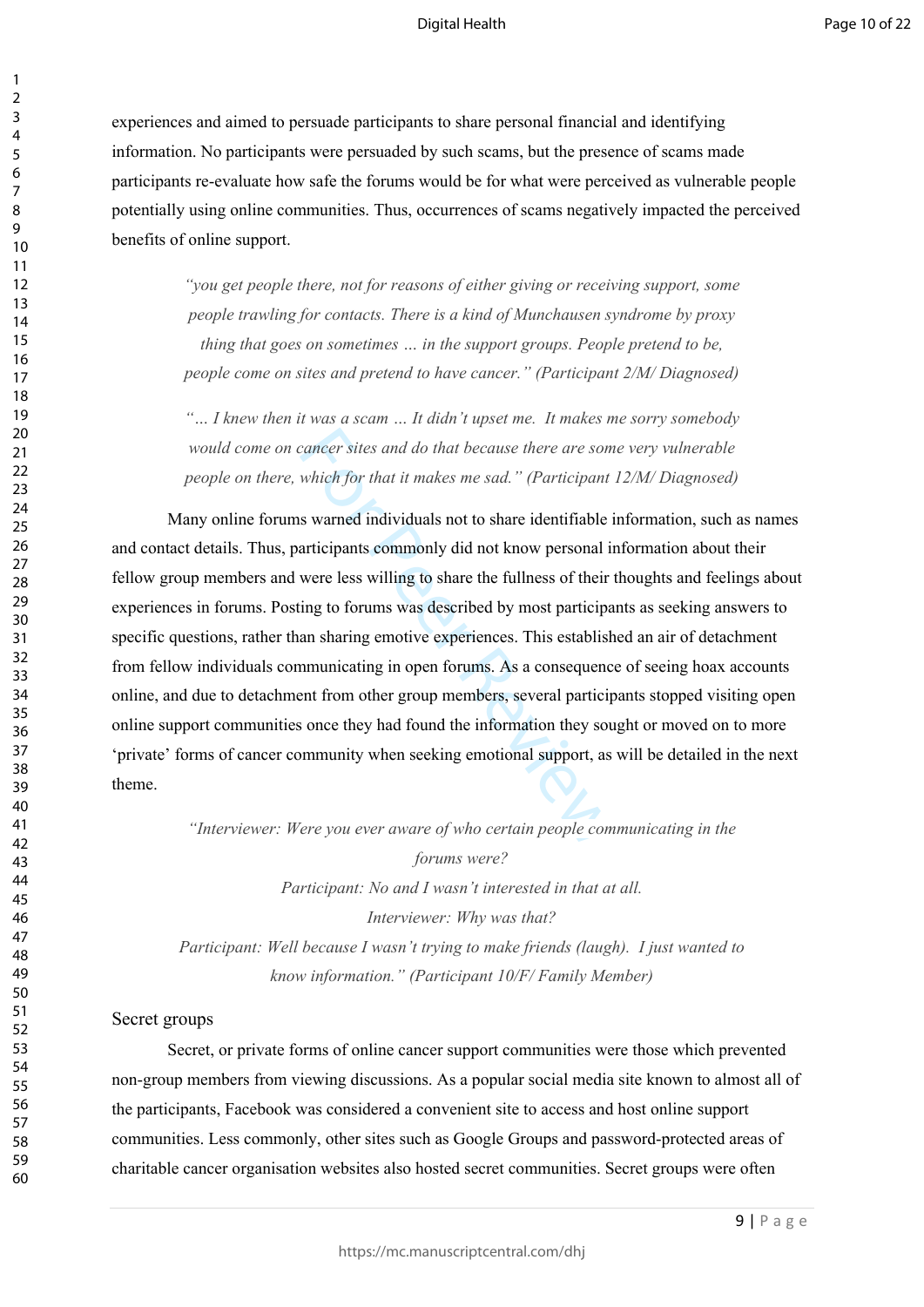60

created and maintained by people affected by cancer, rather than an organisation focused on cancer support. They were often devoted to one aspect of individuals' identities, for example, there were groups for specific diagnoses, for parents living with cancer, or for cancer survivors under 30 years of age. This invitation-based membership meant that private communities ranged in size, from hundreds of members to particularly exclusive groups containing under 10 members. Furthermore, such private style of groups was described by some participants as 'secret' as they could only be discovered and visited by invitation. Several participants described the act of being invited into a secret group as akin to joining an exclusive group. These environments helped to engender a greater sense of shared network amongst group members when compared with open forums. Features such as 'personalised interactions', an overt 'peer hierarchy', and 'crossing the virtual divide' helped to identify secret groups as a setting in which emotional support could be sought and shared.

> *"I kept hearing them talking about it on the [breast cancer forum]. They kept on about this secret network, this secret network that was on Facebook for younger people … whereas with the other sites [three open forum names] are more to me about asking a question and then providing support by being able to try to answer other people's questions, rather than a sense of a network." (Participant 15/F/ /Both Family and Diagnosed)*

Personalised interactions

hem talking about it on the [breast cancer fort network, this secret network that was on Face<br>as with the other sites [three open forum name<br>uestion and then providing support by being al<br>questions, rather than a sense of Unlike open forums, secret communities often used real names and pictures, revealing information about community members to one another such as gender, age, or ethnicity. This was described as 'putting a face to a name' and helped to impart explicit information about fellow group members, such as age, gender and ethnicity. Facebook 'likes' were also a small but significant feature for engendering a greater feeling of personal support in online communities. Several participants received only a few written replies to messages, but many 'likes' from the community members. This simple symbol showed participants that other members were reading, appreciating and supporting their experiences. As such, most participants felt that communication in such secretive spaces became more meaningful, jovial and centred on holistic aspects of people's families and lives, conversations to evolve beyond discussions of the illness. This jovial atmosphere was likened by two participants to a 'virtual bar'. Thus, participants cared more about fellow members of communities when they understood, or believed they understood, who they were. This in turn made individuals more likely to respond empathetically to those members posting emotional updates in the groups.

> *"You felt like you'd stepped through the door of, you know, someone's house and everyone was sort of saying hi to you … and it's got all the additional stuff that, you know, Facebook can do. So if someone's having a bad day, erm, or someone's achieved something, people click like. And it's so stupid but, you*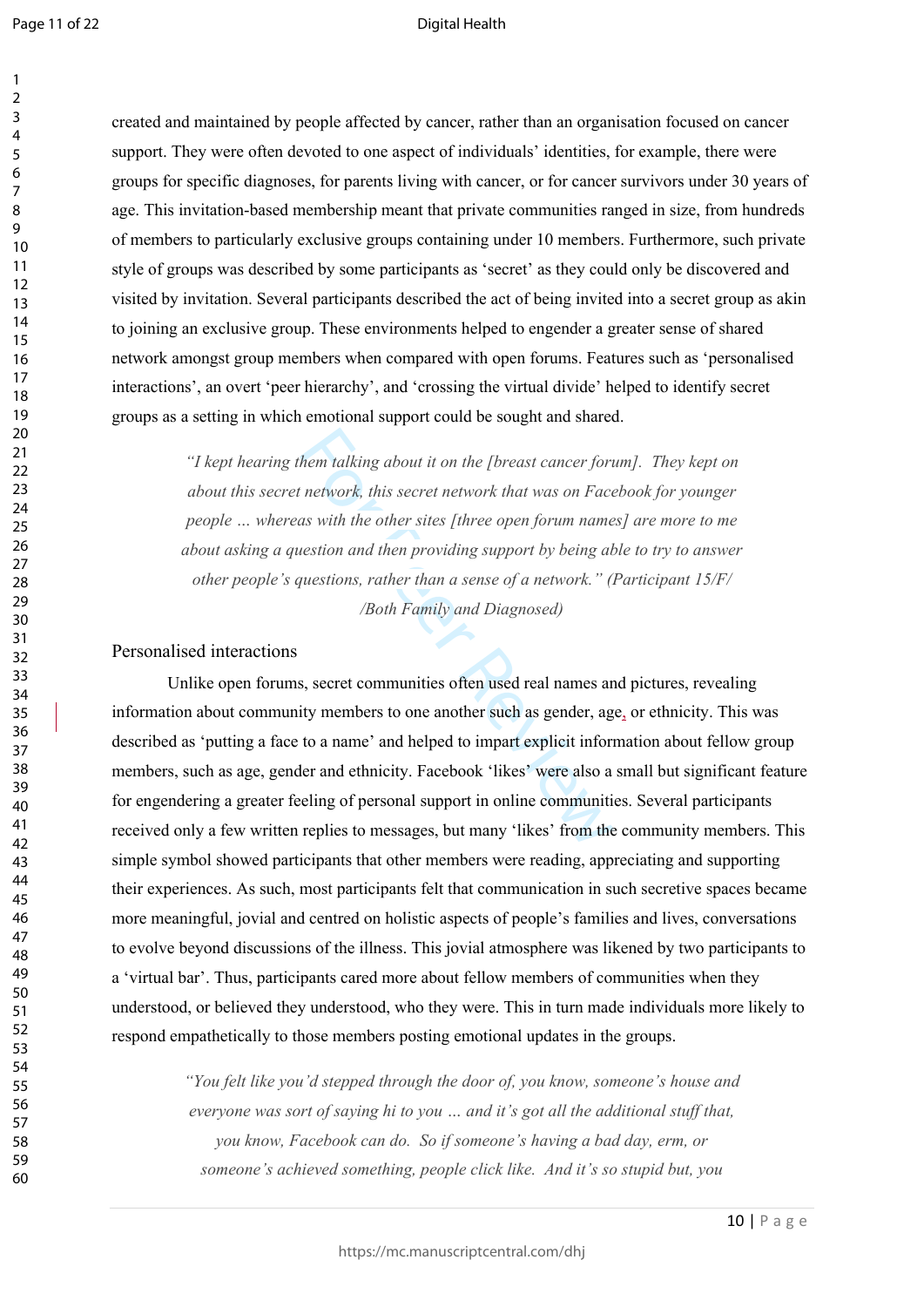*know, when you see someone has got a hundred and twenty five likes because they've finished chemo or, erm, I think that's a big thing." (Participant 15/F/ Both Family and Diagnosed)*

However, almost all participants who accessed secret groups described having watched arguments unfold between group members. Several participants felt that the arguments were exacerbated by the lack of facial and tonal cues in online discussions. They felt that the type of text, capitalised words and some types of grammar could sometimes convey aggression within an online post. The private and familial nature of secret groups explicitly invited members to contribute to discussions including expressions of personal opinions. Members left candid messages to the groups about their feelings towards cancer, healthcare and charities, particularly if they felt their healthcare journey had been unfairly impacted on by an error or misjudgement. The diverse range of experiences combined with the emotive topic of the cancer journey could quickly spark arguments between members with differing opinions. Arguments unfolded slowly with individuals responding throughout a day, creating a large visual display of the arguments within the online group. This was described as upsetting for the atmosphere of the group over time. For two participants, arguments reduced the feeling of the group as a supportive space and they reduced their online activity or left the groups as a result.

mpacted on by an error or misjudgement. The<br>topic of the cancer journey could quickly spar<br>nions. Arguments unfolded slowly with indivi<br>ul display of the arguments within the online gi<br>e of the group over time. For two par *"there was this year a situation on one of the forum that I belong. And it was, and I found it quite distressing because, erm, I knew some of the people who were involved personally. And I could see how there were different points of view. ... I was watching what was happening, it was like watching a sort of car crash in slow motion. And it was very difficult to know what, if anything, I could do to help resolve the situation... in the same way that if you watch people who you know,* have a misunderstanding that then goes, gets out and out and out of hand, then it *can be quite distressing." (Participant 17/F /Diagnosed)*

## Peer hierarchy

Hierarchies developed within peer-led secret groups. Secret online cancer communities usually contained people affected by cancer and their families and were moderated by fellow members. Group moderators or administrators were often self-selected by individuals who set up the social media communities or were the most regular contributors to the online communities. Due to the invitation-only nature of the online communities, all moderators had the responsibility of assessing and granting new group members access to the communities. Four moderators were interviewed in this study and they variably described a range of other responsibilities including posting a welcome message to introduce new community members to groups, deleting group messages which did not adhere to community rules and removing group members who appeared to contravene the standards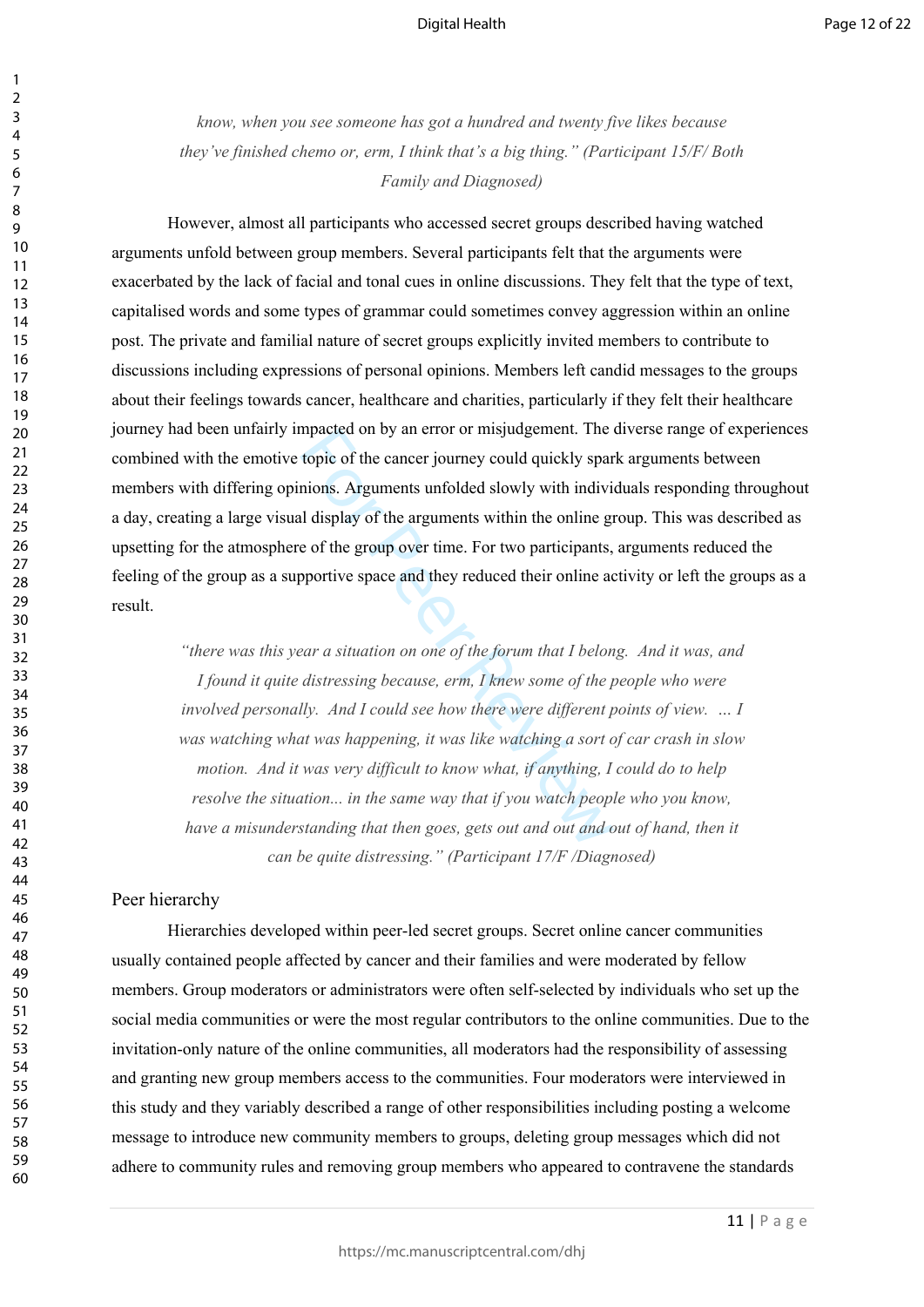$\mathbf{1}$  $\overline{2}$  $\overline{3}$  $\overline{4}$ 

#### Digital Health

of the group. Participants described their responsibilities as a source of pride and self-esteem; it was gratifying to 'give back' to the community and be part of the support cycle.

> *"I am an administrator for the [named] group, and the administrators filter out a lot of people who are trying to join the group for the wrong reasons." (Participant 2/M/ Diagnosed)*

Moderators had a powerful influence; in group disputes, the moderators' decision was final. Their ultimate show of power was the ability to remove people from the communities. Participants who were not moderators revealed that this removal could be perceived as a striking and 'brutal' move, ostracising a group member from their support network. Individuals who had different opinions from the community moderators were closely watched for 'bad behaviour' and the power differential between group members and moderators may have been cause for concern. Thus, whilst some participants gained status in the groups, events such as enforcing the rules reminded other participants that they had a lesser level of influence over the rules and atmosphere of the online communities. Meanwhile, participants who had watched individuals being removed from groups expressed concern for their removed group members and were worried that they may be missing additional sources of support without the virtual community.

members and moderators may have been cause<br>atus in the groups, events such as enforcing the<br>lesser level of influence over the rules and atm<br>articipants who had watched individuals being<br>removed group members and were worr *"Two people were effectively, you know, let go from the site shall we say. It was all, it all got a bit unpleasant. Erm, and it was because [pause] the administrators felt that [removed group member] was promoting alternative therapies and apparently … that's one of the rules of the website, of the forum. … I wasn't aware that those people who were let go were making those claims shall we say, I didn't ever feel that anything they said was as strong as that. I wish they hadn't been removed, because it seems a bit extreme." (Participant 3/F/ Diagnosed)*

## Crossing a virtual divide

The regular, personalised conversations in secret communities made it possible for members to develop friendships. Secret communities had no restrictions on sharing personal information and so participants often added members of their community as a 'Facebook friend' and shared contact details. One socially isolated participant found that their online network was willing to attend a birthday party, and several groups hosted regular face-to-face meetings. Thus, many users of secret groups spoke of one or two members as significant friends whose interactions were important to them beyond the act of discussing cancer-related information. Several participants had removed themselves from communities over time but remained in contact with individual community members. Thus, connections developed in secret groups appeared to be more lasting than those made in open forums.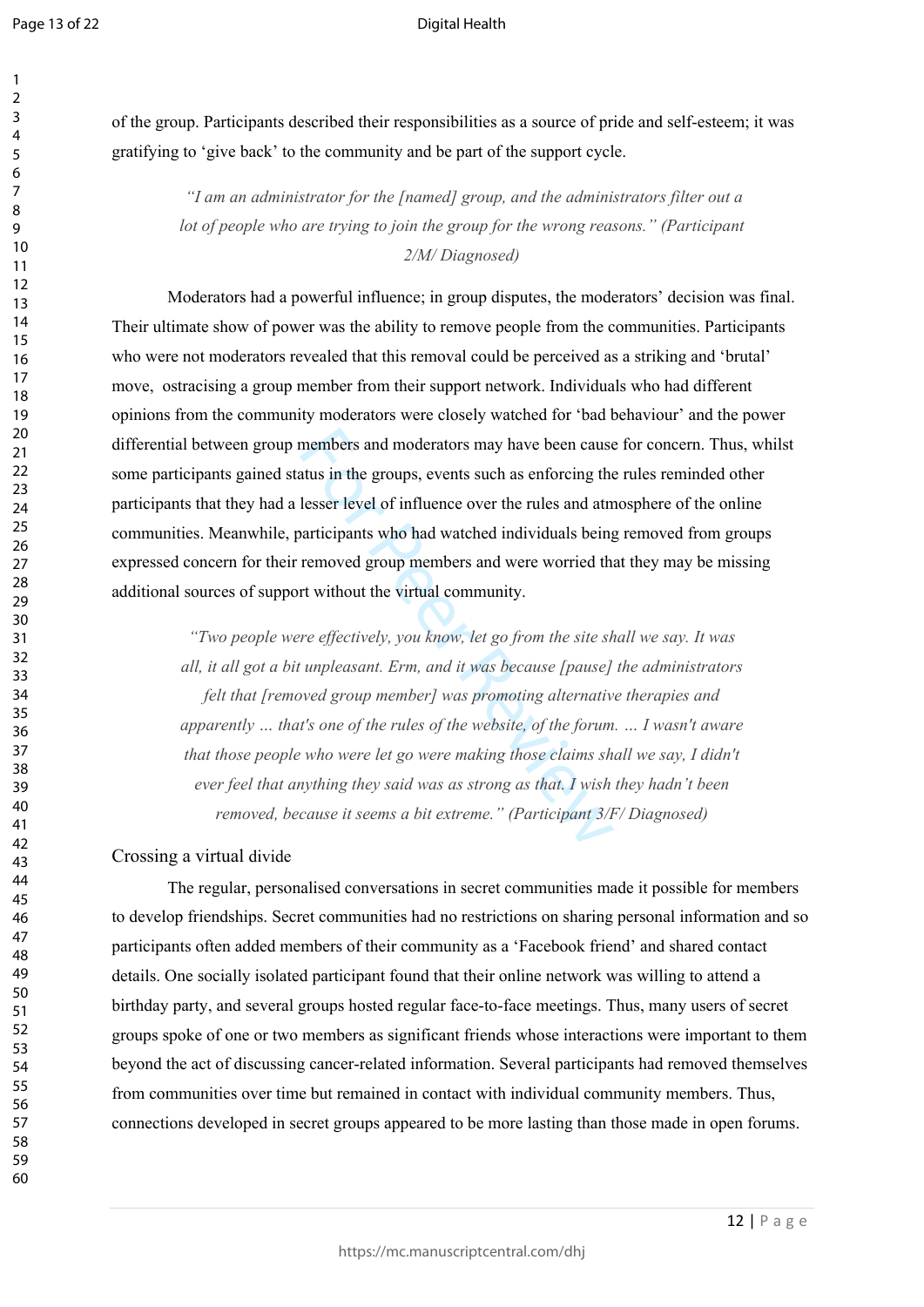*" And a few of them, instead of just being on the forum, where it's the only way I contact them, a few of them I've actually got them now as friends on Facebook. … But, erm, I've got a few of them, who are a little more than just see them online." (Participant 6/F/ Diagnosed)*

Not all participants benefitted from their virtual network. Emotional challenges were described when a member's health declined or when members died from cancer. In addition, Facebook groups encroached onto participants' 'real' friends and family. Several participants had attempted to hide their diagnosis and their psychosocial needs from friends and family. Whilst the content of secret online communities could remain hidden, some individuals found that their membership of a group would be shown on their Facebook profile, particularly as Facebook privacy settings altered with Facebook updates. This effectively 'outed' participants as a person affected by cancer to their offline social circle. Similarly, several participants described cancelling face-to-face meetings with members of their online peer network because they were embarrassed to associate with fellow cancer survivors.

For Product and Society outed participant<br>
1 circle. Similarly, several participants describe<br>
their online peer network because they were enterprise<br>
that, you know, through posting on that site of<br>
uld kind of be outed o *"I was worried that, you know, through posting on that site or even joining the group, that I would kind of be outed on my Facebook feeds to all my friends and family, which, you know, I did not even tell my family that I had cancer until three months after I started chemo, just because, you know, I was worried about how they would react." (Participant 21/F/ Diagnosed)* 

## Discussion

This study clarifies what constitutes a contemporary online cancer community and highlights key features of communities that can influence perceived support. Previous references to online peer and health resources have considered personal websites, blogs, video diaries, Twitter, Facebook, and forums as part of a homogenous set of groups [13, 19, 38]. We found that a supportive sense of community was experienced in groups that specifically facilitated interactions with multiple community members. Twitter did not facilitate this sense of community, consistent with emergent research revealing higher levels of emotional and informational support were shared in lung cancer community messages in a Facebook private group and a national charity open forum when compared with Twitter messages [39]. Furthermore, our participants' definition of an online community supported Rogers and Chen's (2005) definition of online communities: internet groups with a shared interest, shared rules, on-going and persistent interactions, and a sense of togetherness [40]. Many of our themes, while derived from the interviews, are consistent with extant theoretical foundations in online community interaction research. Themes of safety in anonymity, exposure and detachment online have been debated in research exploring the 'disinhibition effect' whereby anonymous online communities have been thought to develop differing types of interactions when compared with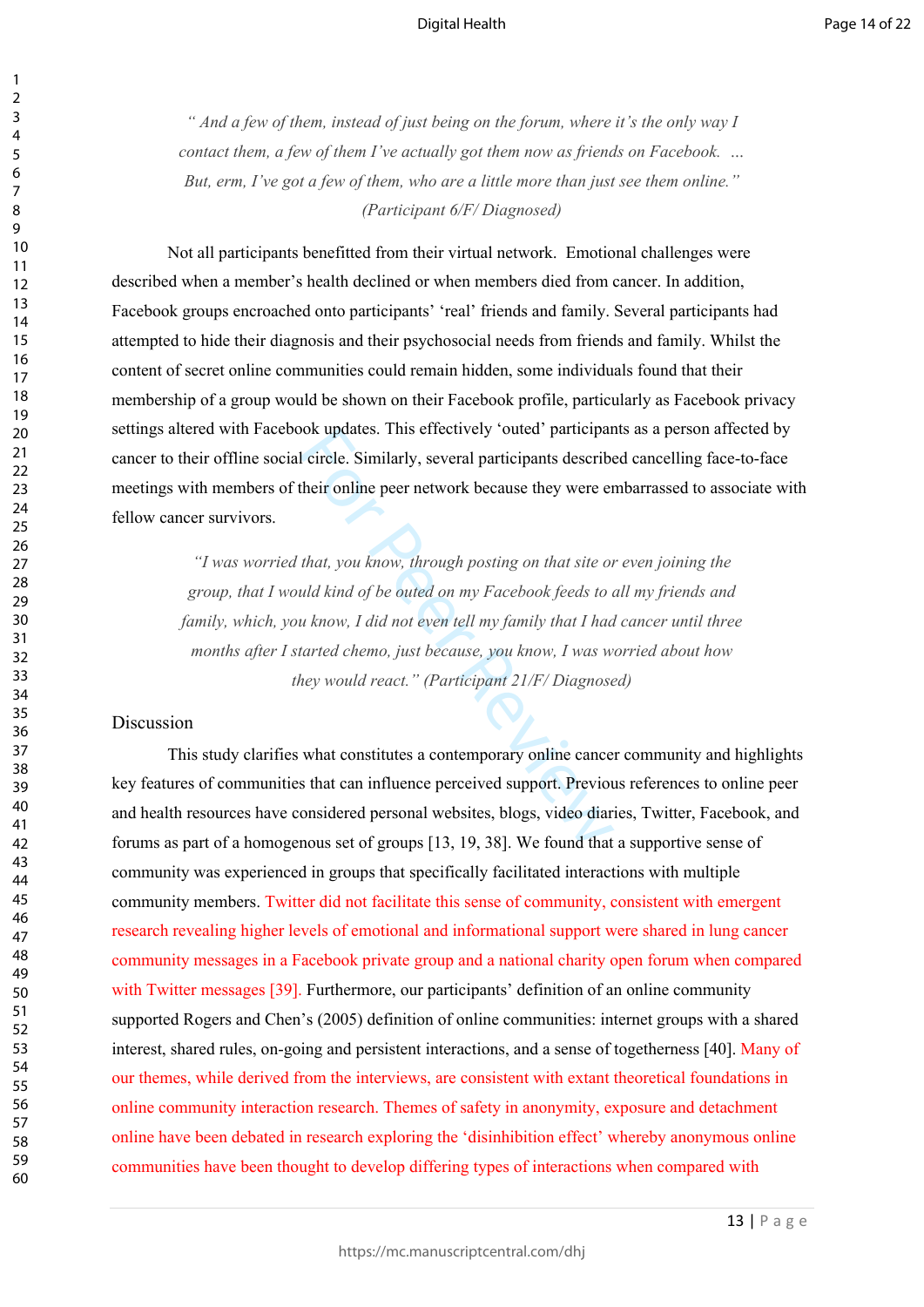123456789

 $\mathbf{1}$  $\overline{2}$  $\overline{3}$  $\overline{4}$ 5 6  $\overline{7}$ 8  $\mathsf{o}$ 

#### Digital Health

personalised 'realistic' interactions [16, 17]. Additionally, our themes concerning personalised interactions and peer hierarchy are consistent with the 'social cure' understanding of group interactions [41]. That is, groups which develop group roles and hierarchies, and facilitate a shared sense of identity are likely to engender social support. Our findings offer insight into where cancer survivors and families find support online. The following paragraphs discuss the findings in relation to insights in features of firstly open forums, and secondly secret groups for cancer support.

bound anonymity benencial as a way to remain<br>s. The greater personal information shared in s<br>phasis on sharing and supporting group memb<br>identity-centric environments as 'nonymous'<br>embers identifying features through use o Anonymity may reduce the likelihood of emotional disclosures and offers a lesser degree of emotional support. The removal of identifying information online has been linked to the removal of social cues, such as gender and social status [16]. According to the online disinhibition effect, fewer social cues allow for a freer communication style and richer disclosures online [17]. In contrast, in the present study, participants found anonymity beneficial as a way to remain silent or obscured from the online community members. The greater personal information shared in secret social media-based groups created a greater emphasis on sharing and supporting group members. Social media researchers have referred to identity-centric environments as 'nonymous' online platforms as they show participating group members identifying features through use of real names, profiles, and images [42]. The present research demonstrates the theoretical distinction of anonymous versus nonymous online communities in a cancer community context. In such nonymous, identity-revealing platforms, identifying features, such as age, gender and culture, allow group members to have more context by which they can develop a sense of shared group identity. This gives a greater opportunity to discuss group identities, rather than personal narratives [41]. Similarly, the social cure hypothesis posits that groups with a stronger identity and cohesion offer a greater holistic curative effect for group members [8]. Thus, it is unsurprising that the identity-related online communities were more closely associated with a closer personal network and more readily available support, when compared with the anonymous open forums. Supportive community managers aiming to develop an emotionally supportive online community should consider the benefits of allowing group members to implicitly identify other visitors to the groups through member features, such as pictures and biographies indicating group identities.

Publicly available online communities for cancer survivors were perceived as reputable due to their association with cancer support charities and health care specialists. The brand of the cancer organisation or charity appears to create a supportive online ecosystem in which positive perceptions of the brand engenders a positive perception of the patient-shared information available online, and therefore enhances the likelihood of constructive community responses [31, 35]. This is likely to be a welcome finding to cancer support organisations, which aim to utilise their information portals in order to signpost families and patients to information and support services [43, 44]. Traditionally, cancer survivors and their families have reported unmet needs for information about cancer [45, 46]. As individuals become increasingly digitally active, online cancer communities could be a convenient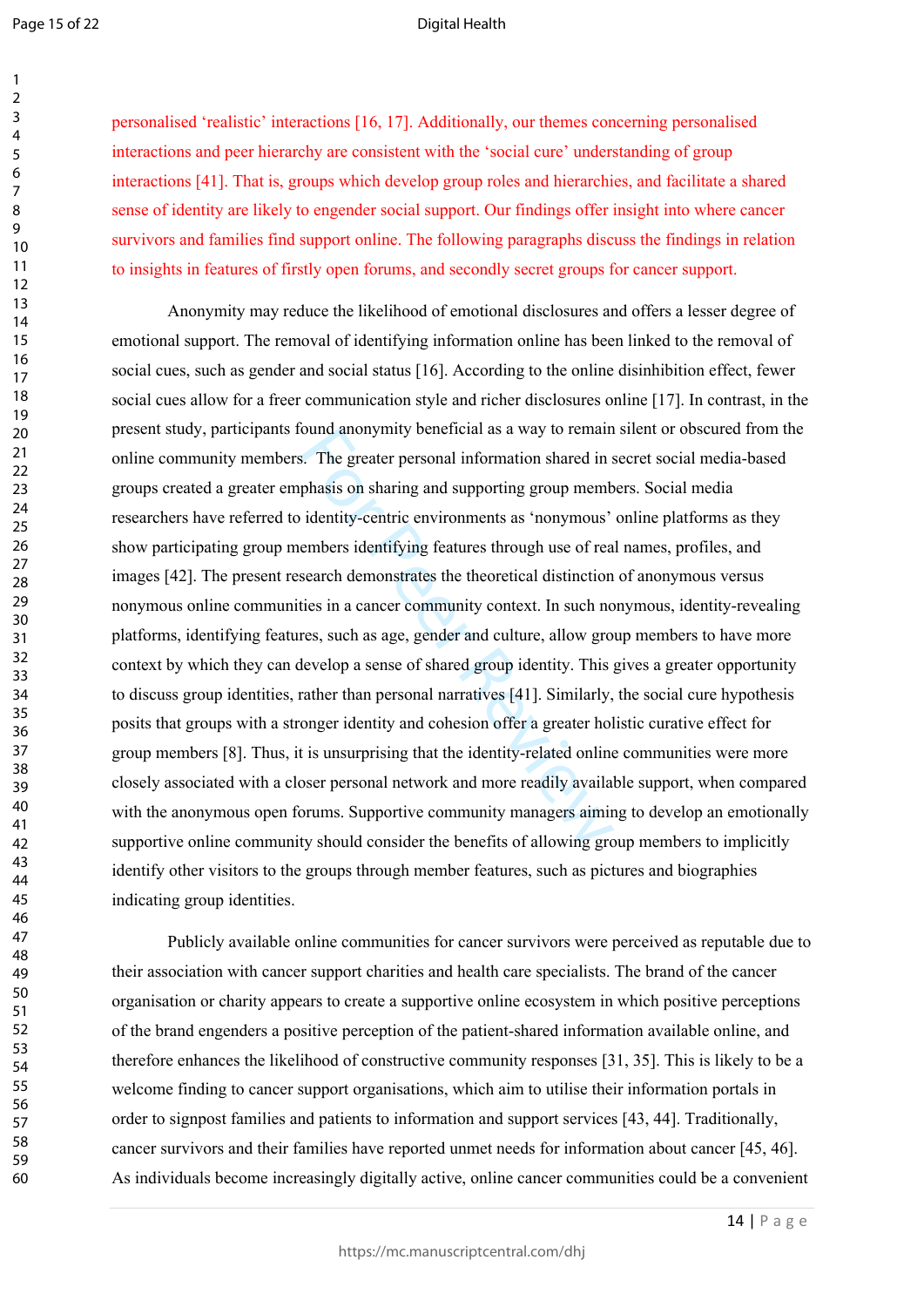way of signposting cancer survivors to a publicly available source of cancer information. However, our participants suggested that open communities are at a particular risk from scams targeted at vulnerable cancer survivors. Reviews of available cancer community websites have shown that many are not regularly monitored for accuracy of information [47, 48]. Thus, a key recommendation for open communities is to firstly ensure their data security is robust; and secondly examine ways to increase trust or allay potential fears about how patients' online disclosures may be used.

Its use include a reported privacy breach in 20<br>attically altered from 'closed' to 'open' [50]. T<br>f hosting personal and sensitive interactions of<br>dentiality best practice in mind. Changes in pri<br>preceived privacy and abil Online communities on sites such as Facebook, which support sustainable and meaningful relationships may be particularly valuable to socially and physically isolated individuals living with and beyond cancer [49]. One in five cancer survivors report loneliness and a lack of social support in survivorship [49]. However, the reliance on Facebook as a platform may be troubling. Ethico-legal challenges associated with its use include a reported privacy breach in 2018 whereupon medical support groups were automatically altered from 'closed' to 'open' [50]. These examples are a timely reminder of the challenge of hosting personal and sensitive interactions on a platform which was not designed with patient confidentiality best practice in mind. Changes in privacy settings are likely to threaten group members' perceived privacy and ability to disclose online [51], potentially undermining the online group as a source of support. This is particularly concerning considering that cancer populations are typically older adults, a population who report higher mistrust and fewer digital skills in deciphering safety and accuracy of information [52]. Perhaps a practical way forward to avoid potential inadvertent distress from online community users on sites such as Facebook would be to develop digital literacy skills in patient populations, enabling them to evaluate the risks and benefits of differing online cancer communities.

This study revealed that the hierarchy of an online support community, particularly the intimate secret groups, may be influential to the support received by the leaders, and the members. The helper-therapy principles explain that individuals helping others often experience an enhancement in self-esteem when they observe the impact of their interactions [28]. Furthermore, as highlighted by Haslam et al (2018), a sense of shared identity will naturally facilitate leadership processes as individuals feel empowered to direct other group members [8]. Positive effects of leadership occur when leaders best exemplify the group [41]. This suggests that leadership that does not reflect the identity of the group and other group members could unravel the curative experiences of interacting with a community. Observations from the present research demonstrated that as members observed "poor" behaviour from those in positions of leadership, they may begin to associate the groups with negative behaviours. This may reflect a process known as the 'social curse' phenomena, in which groups may be perceived as burdensome and potentially stress-inducing, rather than a supportive resource [53]. However, it is important to note that this influence of hierarchy, leadership, and loss in online communities has been drawn from observational studies only, and future research is needed to establish whether there are health outcomes as a result of different perceived support amongst group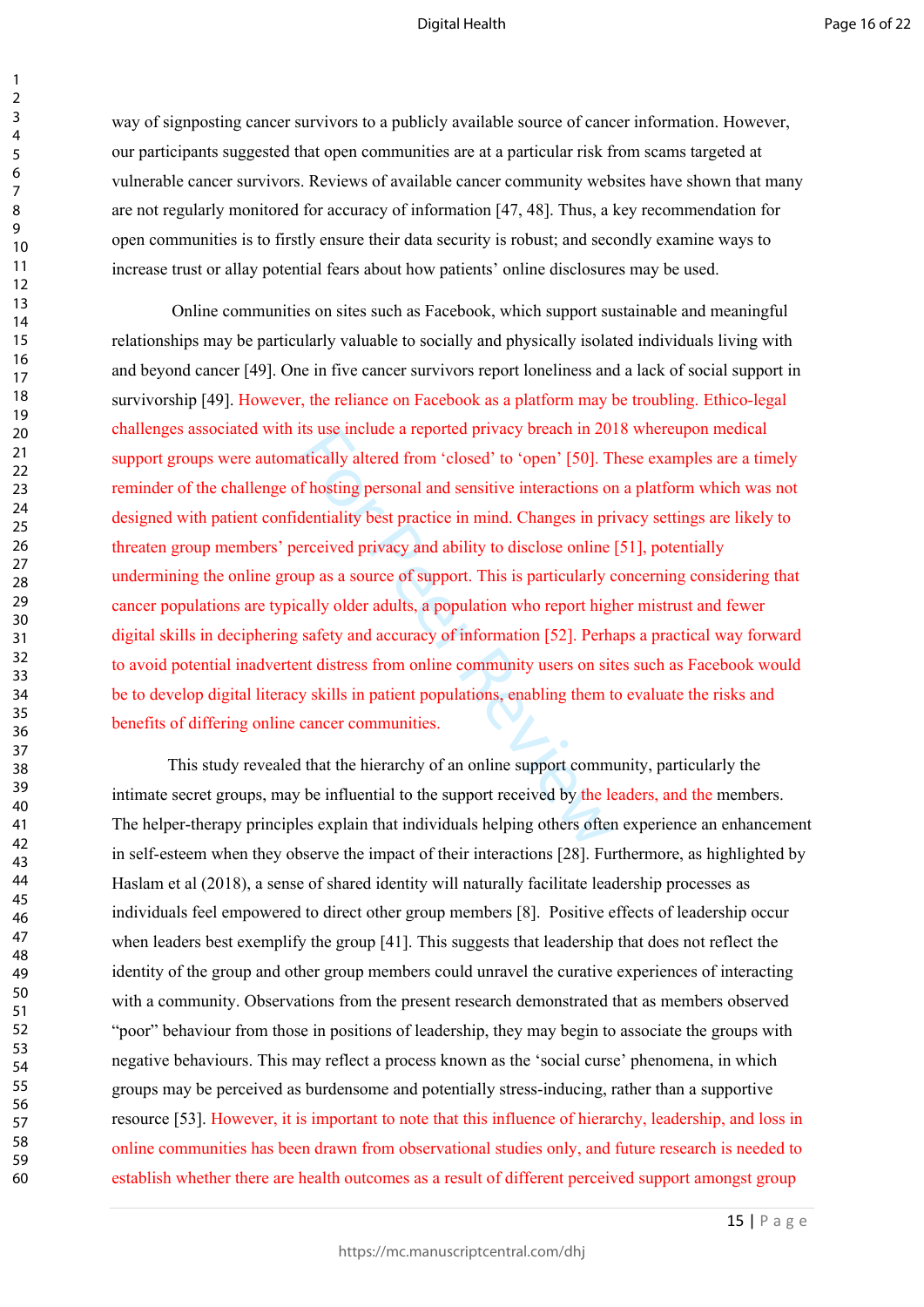$\mathbf{1}$ 

#### Digital Health

60

moderators when compared to standard online community members. Furthermore, it is important to understand the issue of systematic group withdrawal, as this could be perceived as exclusion of members with particular perspectives and inequality of support provision [38]. The issues of health support group arguments and appropriate leadership styles have been addressed within offline peer support contexts. National cancer charities offer information packs and training which help peer-led and professional-led support groups to establish norms and positive interactions [54]. Considering the potential for arguments in online communities, it would be prudent to develop similar resources to engage and facilitate continued positive interactions in support groups online.

Fing needs across the liness trajectory [56], at<br>line communities are as important as examinit<br>have argued that it is beneficial to collect data<br>e these groups reflect honest and natural conve<br>l. Whilst participant perspec Our findings call for a critical reflection of methods which have used transcripts or analysed messages from open online communities as data [55]. Support perceived by people affected by cancer is complex, defined by differing needs across the illness trajectory [56], and thus the perspectives of the individuals using the online communities are as important as examining interactions within the groups themselves. Studies have argued that it is beneficial to collect data from publicly available online communities because these groups reflect honest and natural conversations, unaffected by the presence of researchers [57]. Whilst participant perspectives were not corroborated with real time extracts of open versus secret communities, participants emphasised how they elected to withhold their thoughts, or to engage in personalised conversations depending on the group they used. Therefore, future internet researchers should be aware of the nuances in online behaviours and reflect on how the context of the online world may affect or circumscribe the content posted online. Furthermore, it may be difficult to generalise psycho-social benefits which can be gained from online communities, as differently designed groups appear to be used for different purposes amongst cancer survivors.

As a qualitative, exploratory approach, our insights provide in-depth understanding of how online communities shape perceived support for cancer, but we cannot claim to provide generalisable results matched to all cancer survivors and their families. For instance, our sample was British and therefore visited online communities within the context of patients and family members in the UK National Health Service (NHS). The UK NHS has particular pathways of care, which can have a resulting impact on the information which is believed to be pertinent to patients and family members [56]. This may be influential as use of cancer communities for information was crucial for the present sample. Additionally, the present study sample did not reflect diversity in regards to ethnicity as the sample were predominantly white participants. On the one hand, this is a typical failing of research which employs a volunteer recruitment strategy; research involving members of the minority communities in the co-design and recruitment may help to access these voices [58]. On the other hand, there is no consensus of the demographic background of online cancer community users, and a limited understanding of whether support is experienced by British black and minority ethnic (BMAE) cancer populations when using online communities. Im & Chee speculated that virtual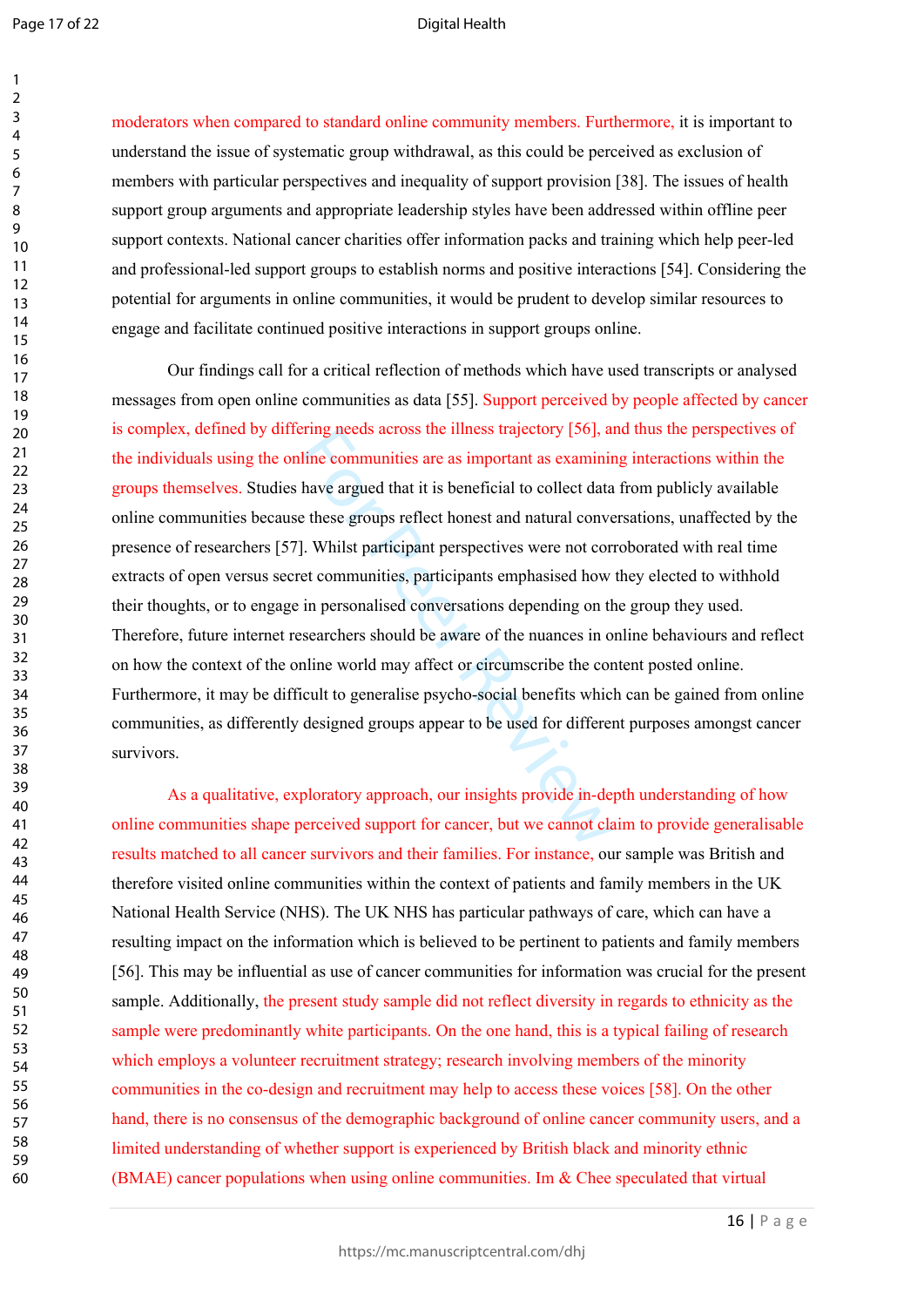communities may be underused and inadequate for ethnic minority cancer survivors, who more commonly seek support from their family or religious groups [59]. A review of British BMAE cancer populations has warned that a lack of use of support services did not necessarily reflect a lack of need for such services [60]. Thus, even if use of online communities is limited, there is a need for future research to examine whether it could be a suitable resource if appropriately designed for the needs of these populations. This should be a key priority for future research, as we must ensure that we account for the support needs of typically underserved cancer populations.

#### Conclusion

sed on our findings, it appears important to ste<br>conline groups and community-based resources<br>ialogue. This study determined that online can<br>open forum and secret groups. These differing<br>ch as anonymity, reliability, expos Defining what online cancer communities are is important, as existing policy regarding online peer support remains vague, with limited guidance on which online cancer resources can offer peer and social support [61]. Based on our findings, it appears important to steer people in need of peer support for cancer towards online groups and community-based resources with an emphasis on a sense of togetherness and dialogue. This study determined that online cancer communities can be distinguished by two types: open forum and secret groups. These differing groups have been characterised by features such as anonymity, reliability, exposure online, personalised interactions, a group hierarchy, and the divide between the online and offline. Such features may interact with supportive online processes to provide a resource which can enhance support online, or burden individuals with their virtual exchanges. New and existing cancer support services wishing to capitalise on the digital revolution should closely consider the features which they wish to make available in order to foster a positive, supportive atmosphere for group members.

#### DECLARATIONS

Conflicting interests: We have no conflicts of interest to declare.

Funding: This project was funded by a PhD studentship from the University of Central Lancashire, UK.

Ethical approval: This research study obtained ethical approval from the University of Central Lancashire's Research Ethics Committee for Science, Technology, Engineering, Medicine, and Health Ethics (STEMH 248).

#### Guarantor: LH

Contributorship: LH, KB, PD, KC conceived the study, gained ethical approval and reviewed the developing analysis. LH conducted participant recruitment, individual interviews, data analysis, and wrote the first draft of the manuscript. All authors reviewed and edited, and approved the final version of the manuscript.

Acknowledgements: We would like to thank the cancer support organisations and local support groups that assisted with recruiting participants into this study, and our participants for their contributions to this research.

#### References

1. Ahmad AS, Ormiston-Smith N, Sasieni PD. Trends in the lifetime risk of developing cancer in Great Britain: comparison of risk for those born from 1930 to 1960. British Journal of Cancer. 2015 Mar:112(5):943.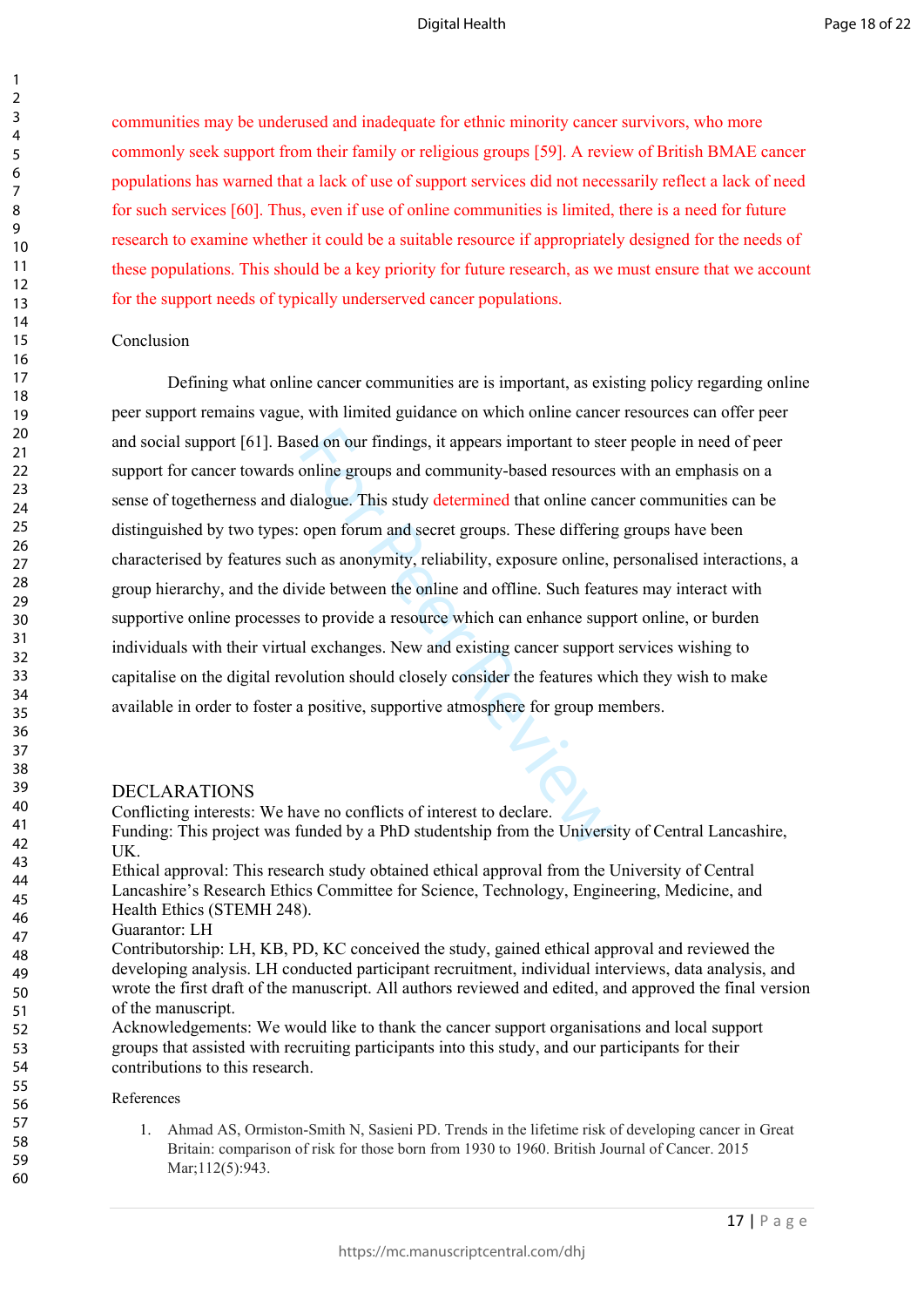| 1<br>2<br>3<br>4<br>5<br>6<br>8<br>9<br>10<br>11<br>$\overline{12}$<br>13<br>14<br>15<br>16<br>17<br>18<br>19<br>20<br>$\overline{21}$<br>$\overline{2}$<br>23<br>24<br>25<br>26<br>$^{27}$<br>28<br>29<br>30<br>$\overline{\textbf{3}}$ |  |
|------------------------------------------------------------------------------------------------------------------------------------------------------------------------------------------------------------------------------------------|--|
| $\overline{32}$<br>33<br>34<br>35<br>36<br>37<br>ξŔ<br>39<br>40<br>41<br>42<br>43<br>44<br>45<br>46<br>47                                                                                                                                |  |
| 48<br>49<br>50<br>51<br>52<br>53<br>54<br>55<br>56<br>57<br>58<br>59<br>60                                                                                                                                                               |  |

| 2. Shaha M, Cox CL, Talman K, Kelly D. Uncertainty in breast, prostate, and colorectal cancer: |
|------------------------------------------------------------------------------------------------|
| implications for supportive care. Journal of Nursing Scholarship. $2008$ Mar $1;40(1):60-7$ .  |

- 3. Mitchell AJ, Ferguson DW, Gill J, Paul J, Symonds P. Depression and anxiety in long-term cancer survivors compared with spouses and healthy controls: a systematic review and meta-analysis. The Lancet Oncology. 2013 Jul 1;14(8):721-32.
- 4. Jaffee EM, Van Dang C, Agus DB, Alexander BM, Anderson KC, Ashworth A, Barker AD, Bastani R, Bhatia S, Bluestone JA, Brawley O. Future cancer research priorities in the USA: a Lancet Oncology Commission. The Lancet Oncology. 2017 Nov 1;18(11):e653-706.
- 5. National Institute for Clinical Excellence. Improving supportive and palliative care for adults with cancer: executive summary. National Institute for Clinical Excellence; 2004.
- 6. Jacobsen PB. Clinical practice guidelines for the psychosocial care of cancer survivors: current status and future prospects. Cancer. 2009 Sep 15;115(S18):4419-29.
- 7. Recklitis CJ, Syrjala KL. Provision of integrated psychosocial services for cancer survivors posttreatment. The Lancet Oncology. 2017 Jan 1;18(1):e39-50.
- 8. Haslam C, Jetten J, Cruwys T, Dingle G, Haslam A. The New Psychology of Health: Unlocking the Social Cure. Routledge; 2018 May 4.
- 9. Gottlieb BH, Wachala ED. Cancer support groups: a critical review of empirical studies. Psycho ‐oncology. 2007 May;16(5):379-400.
- 10. Office for National Statistics. Internet users in the UK Office for National Statistics [Internet]. Office for National Statistics (UK); 2018 [cited 2019 April 5]. Available from:
- https://www.ons.gov.uk/businessindustryandtrade/itandinternetindustry/bulletins/internetusers/2017 11. PEW Research Centre. Internet/Broadband Fact Sheet [Internet]. PEW Research Centre; 2018 [cited 2019 April 5]. Available from::http://www.pewinternet.org/fact-sheet/internet-broadband/
- 12. Ziebland S. The importance of being expert: the quest for cancer information on the Internet. Social Science & Medicine. 2004;59(9):1783-93.
- a ED. Cancer support groups: a critical review of e<br>
07 May;16(5):379-400.<br>
tatistics. Internet users in the UK Office for Natio<br>
is (UK); 2018 [cited 2019 April 5]. Available from:<br>
uk/businessindustryandtrade/itandint 13. Girault A, Ferrua M, Lalloué B, Sicotte C, Fourcade A, Yatim F, Hébert G, Di Palma M, Minvielle E. Internet-based technologies to improve cancer care coordination: Current use and attitudes among cancer patients. European Journal of Cancer. 2015;4(51):551-7.
- 14. An LC, Wallner L, Kirch MA. Online Social Engagement by Cancer Patients: A Clinic-Based Patient Survey. JMIR Cancer. 2016;2(2):e10.
- 15. Cao X, Wang D. The role of online communities in reducing urban–rural health disparities in China. Journal of the Association for Information Science and Technology. 2018 Jul;69(7):890-9.
- 16. Suler J. The online disinhibition effect. Cyberpsychology & behavior. 2004 Jun 1;7(3):321-6.
- 17. Barak A, Grohol JM. Current and future trends in internet-supported mental health interventions. Journal of Technology in Human Services. 2011 Jul 1;29(3):155-96.
- 18. Mo PK, Coulson NS. Living with HIV/AIDS and use of online support groups. Journal of Health Psychology. 2010 Apr;15(3):339-50.
- 19. White M, Dorman SM. Receiving social support online: implications for health education. Health education research. 2001 Dec 1;16(6):693-707.
- 20. van Eenbergen MC, van de Poll-Franse LV, Heine P, Mols F. The impact of participation in online cancer communities on patient reported outcomes: Systematic review. JMIR cancer. 2017 Jul;3(2): e15.
- 21. Classen CC, Chivers ML, Urowitz S, Barbera L, Wiljer D, O'rinn S, Ferguson SE. Psychosexual distress in women with gynecologic cancer: a feasibility study of an online support group. Psycho ‐oncology. 2013 Apr;22(4):930-5.
- 22. Osei DK, Lee JW, Modest NN, Pothier PK. Effects of an online support group for prostate cancer survivors: a randomized trial. Urologic nursing. 2013 May 1;33(3):123-34.
- 23. Batenburg A, Das E. Emotional coping differences among breast cancer patients from an online support group: a cross-sectional study. Journal of medical Internet research. 2014 Feb;16(2): e28.
- 24. Kim E, Han JY, Moon TJ, Shaw B, Shah DV, McTavish FM, Gustafson DH. The process and effect of supportive message expression and reception in online breast cancer support groups. Psycho-Oncology. 2012 May;21(5):531-40.
- 25. van Eenbergen MC, van de Poll-Franse LV, Krahmer E, Verberne S, Mols F. Analysis of content shared in online cancer communities: systematic review. JMIR cancer. 2018 Jan;4(1): e6.
- 26. Hargreaves S, Bath PA, Duffin S, Ellis J. Sharing and Empathy in Digital Spaces: Qualitative Study of Online Health Forums for Breast Cancer and Motor Neuron Disease (Amyotrophic Lateral Sclerosis). Journal of medical Internet research. 2018 Jun;20(6): e222.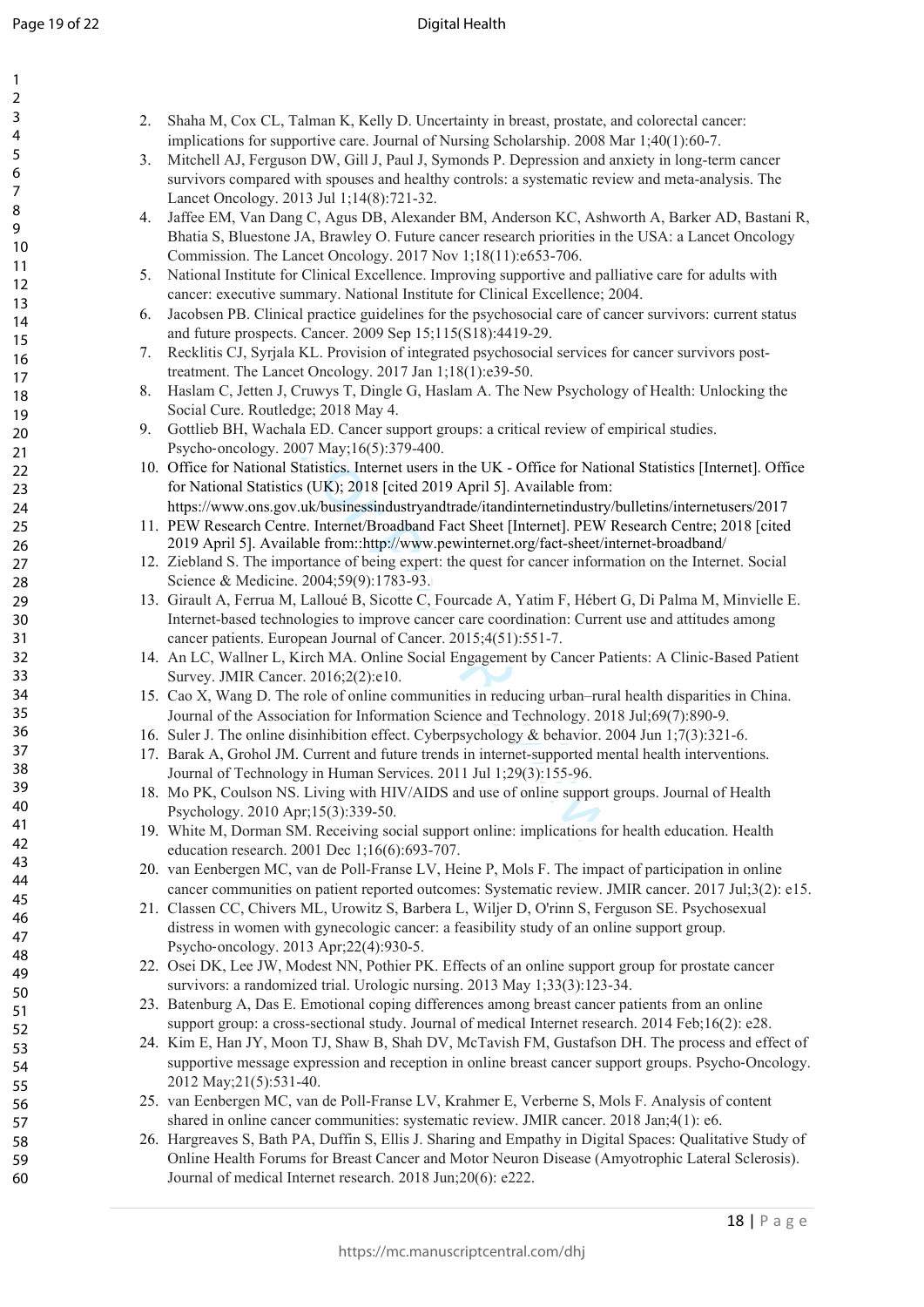- 27. Erikainen S, Pickersgill M, Cunningham-Burley S, Chan S. Patienthood and participation in the digital era. Digital Health. 2019 Apr 5, 00-00.
- 28. Harkin LJ, Beaver K, Dey P, Choong K. Navigating cancer using online communities: a grounded theory of survivor and family experiences. Journal of Cancer Survivorship. 2017 Dec 1;11(6):658-69.
- 29. Lepore SJ, Buzaglo JS, Lieberman MA, Golant M, Greener JR, Davey A. Comparing standard versus prosocial internet support groups for patients with breast cancer: a randomized controlled trial of the helper therapy principle. Journal of Clinical Oncology. 2014 Dec 20;32(36):4081-6.
- 30. Bender JL, Jimenez-Marroquin MC, Jadad AR. Seeking support on facebook: a content analysis of breast cancer groups. Journal of medical Internet research. 2011 Jan;13(1): e16.
- 31. Sugawara Y, Narimatsu H, Hozawa A, Shao L, Otani K, Fukao A. Cancer patients on Twitter: a novel patient community on social media. BMC research notes. 2012 Dec;5(1):699.
- 32. Zhang S, O'Carroll Bantum E, Owen J, Bakken S, Elhadad N. Online cancer communities as informatics intervention for social support: conceptualization, characterization, and impact. Journal of the American Medical Informatics Association. 2017 Mar 1;24(2):451-9.
- 33. Blank TO, Schmidt SD, Vangsness SA, Monteiro AK, Santagata PV. Differences among breast and prostate cancer online support groups. Computers in Human Behavior. 2010 Nov 1;26(6):1400-4.
- 34. Durant KT, McCray AT, Safran C. Identifying gender-preferred communication styles within online cancer communities: a retrospective, longitudinal analysis. PloS one. 2012 Nov 14;7(11):e49169.
- A I, Sarran C. Identitying gender-preterred commula retrospective, longitudinal analysis. PloS one. 20 Levine JM. To stay or leave?: the relationship of enert in online health support groups. Proceedings of Cooperative Wor 35. Wang YC, Kraut R, Levine JM. To stay or leave?: the relationship of emotional and informational support to commitment in online health support groups. Proceedings of the ACM 2012 conference on Computer Supported Cooperative Work 2012 Feb 11: pp. 833-842.
- 36. Braun V, Clarke V. Using thematic analysis in psychology. Qualitative research in psychology. 2006 Jan 1;3(2):77-101.
- 37. Braun V, Clarke V, Hayfield N, Terry G. Thematic analysis. Handbook of Research Methods in Health Social Sciences. 2019:843-60.
- 38. Koskan A, Klasko L, Davis SN, Gwede CK, Wells KJ, Kumar A, Lopez N, Meade CD. Use and taxonomy of social media in cancer-related research: a systematic review. American Journal of Public Health. 2014 Jul;104(7):e20-37.
- 39. Taylor, J., & Pagliari, C. (2019). The social dynamics of lung cancer talk on Twitter, Facebook and Macmillan. org. uk. NPJ digital medicine, 2.
- 40. Rodgers S, Chen Q. Internet community group participation: Psychosocial benefits for women with breast cancer. Journal of Computer-Mediated Communication. 2005 Jul 1;10(4):e1047.
- 41. Wakefield JR, Bowe M, Kellezi B, McNamara N, Stevenson C. When groups help and when groups harm: Origins, developments, and future directions of the "Social Cure" perspective of group dynamics. Social and Personality Psychology Compass. 2019 Feb 11:e12440.
- 42. Zhao S, Grasmuck S, Martin J. Identity construction on Facebook: Digital empowerment in anchored relationships. Computers in Human Behavior. 2008 Sep 1;24(5):1816-36.
- 43. Boltong A, Byrnes M, McKiernan S, Quin N, Chapman K. Exploring the preferences, perceptions and satisfaction of people seeking cancer information and support: implications for the Cancer Council helpline. Australian Journal of Cancer Nursing, The. 2015 Jun;16(1):20-28.
- 44. Scanlon K, Carroll L. the Role of Facebook and Twitter in Signposting People Affected by Breast Cancer to Relevant Information and Support Services: A Case Study of Breast Cancer Care Uk: e-4. Pscyho-oncology. 2013 Nov 1;22:16.
- 45. Faller H, Koch U, Brähler E, Härter M, Keller M, Schulz H, Wegscheider K, Weis J, Boehncke A, Hund B, Reuter K. Satisfaction with information and unmet information needs in men and women with cancer. Journal of Cancer Survivorship. 2016 Feb 1;10(1):62-70.
- 46. Rutten LJ, Arora NK, Bakos AD, Aziz N, Rowland J. Information needs and sources of information among cancer patients: a systematic review of research (1980–2003). Patient education and counseling. 2005 Jun 1;57(3):250-61.
- 47. Bernstam EV, Walji MF, Sagaram S, Sagaram D, Johnson CW, Meric‐Bernstam F. Commonly cited website quality criteria are not effective at identifying inaccurate online information about breast cancer. Cancer: Interdisciplinary International Journal of the American Cancer Society. 2008 Mar 15;112(6):1206-13.
- 48. Quinn EM, Corrigan MA, McHugh SM, Murphy D, O'Mullane J, Hill AD, Redmond HP. Who's talking about breast cancer? Analysis of daily breast cancer posts on the internet. The Breast. 2013 Feb 1;22(1):24-7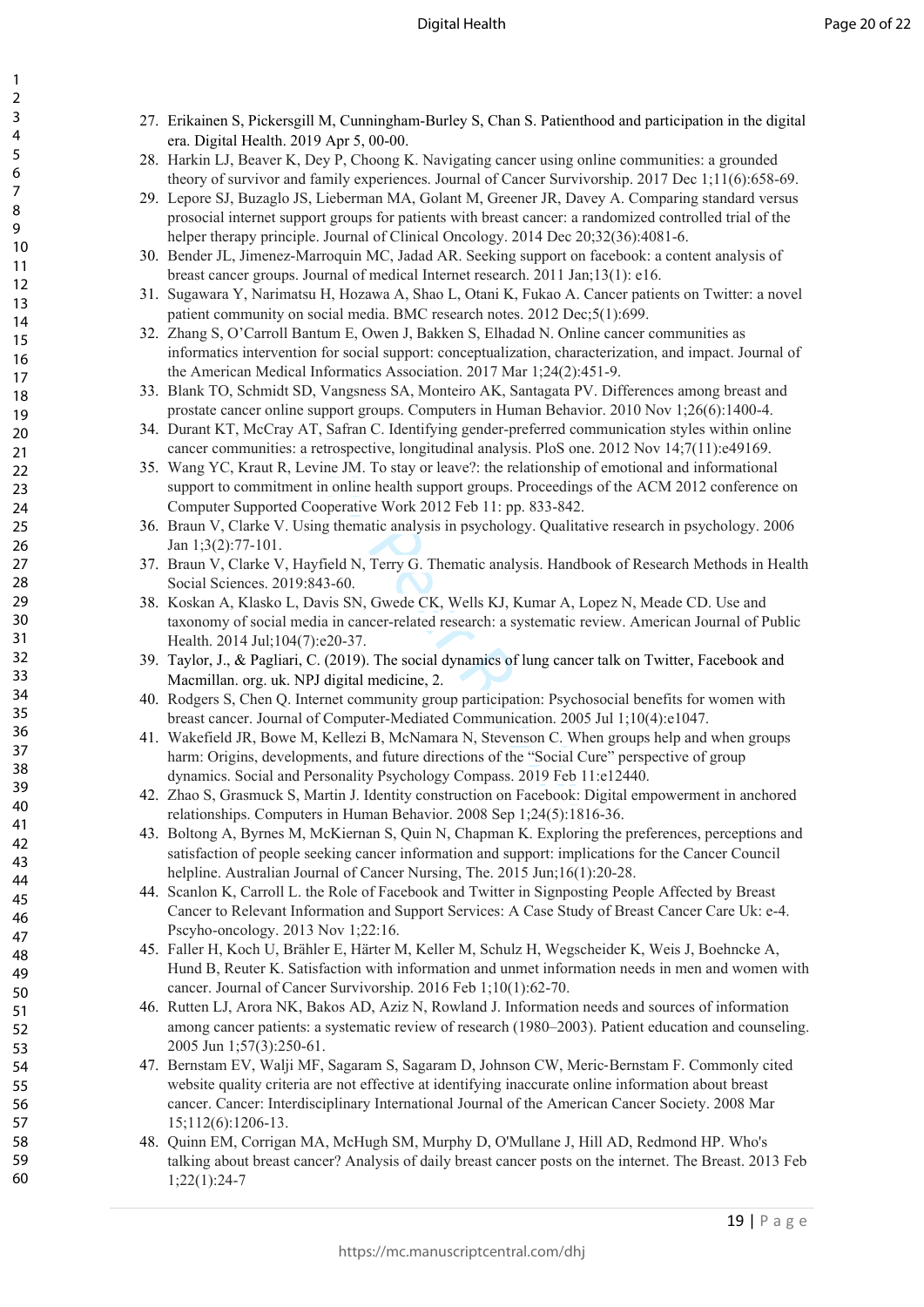$\mathbf{1}$ 

| 1                 |  |
|-------------------|--|
| $\overline{c}$    |  |
| 3                 |  |
| 4<br>5            |  |
| 6                 |  |
|                   |  |
| 8                 |  |
| 9                 |  |
| 10                |  |
| 1<br>$\mathbf{1}$ |  |
| $\overline{12}$   |  |
| $\overline{13}$   |  |
| 4<br>1            |  |
| 15                |  |
| 16                |  |
| $\frac{17}{1}$    |  |
| 18                |  |
| 19                |  |
| 20                |  |
| $\overline{21}$   |  |
| $\overline{22}$   |  |
| $^{23}$           |  |
| 24                |  |
| 25                |  |
| 26<br>$^{27}$     |  |
| 28                |  |
| 29                |  |
| 30                |  |
| $\overline{31}$   |  |
| $\overline{32}$   |  |
| 33                |  |
| 34                |  |
| 35                |  |
| 36                |  |
| 37                |  |
| 38                |  |
| 39                |  |
| 40                |  |
| 41                |  |
| 42                |  |
| 43                |  |
| 44                |  |
| 45                |  |
| 46<br>47          |  |
| 48                |  |
| 49                |  |
| 50                |  |
| 51                |  |
| 52                |  |
| 53                |  |
| 54                |  |
| 55                |  |
| 56                |  |
| 57                |  |
| 58                |  |
| 59                |  |
| 60                |  |

- 49. Macmillan Cancer Support. Facing the fight alone; isolation among cancer patients. MacMillan Cancer support; 2013 [cited 2019 April 5]. Available from: http://www.macmillan.org.uk/Documents/AboutUs/MAC13970\_Isolated\_cancer\_patients\_media\_repo rtFINAL.pdf
	- 50. Bareham, J., (2018). Facebook Changes Privacy Settings after Outing Members of a Closed Medical Support Group [cited 2019 November 4]. Available from: <https://www.theverge.com/2018/7/12/17565754/facebook-brca-private-group-breast-cancer>
- 51. Shane-Simpson, C., Manago, A., Gaggi, N., & Gillespie-Lynch, K. (2018). Why do college students prefer Facebook, Twitter, or Instagram? Site affordances, tensions between privacy and selfexpression, and implications for social capital. Computers in Human Behavior, 86, 276-288.
- 52. Miller, L. M. S., & Bell, R. A. (2012). Online health information seeking: the influence of age, information trustworthiness, and search challenges. Journal of aging and health, 24(3), 525-541.
- 53. Haslam SA, Reicher S. Stressing the group: social identity and the unfolding dynamics of responses to stress. Journal of applied psychology. 2006 Sep;91(5):1037-1052.
- 54. Macmillan Cancer Support. Handbook for Self-Help and Support Groups. Macmillan Cancer Support; 2017 [cited 2019 April 5]. Available from: https://www.macmillan.org.uk/\_images/Self%20help%20and%20support%20groups%20handbook%2 02017\_tcm9-308337.pdf
- 55. Keeling D, Khan A, Newholm T. Internet forums and negotiation of healthcare knowledge cultures. Journal of Services Marketing. 2013 Feb 22;27(1):59-75.
- 56. Maher J, McConnell H. New pathways of care for cancer survivors: adding the numbers. British Journal of Cancer. 2011 Nov 3;105(S1):S5.
- 57. Costello L, McDermott ML, Wallace R. Netnography: range of practices, misperceptions, and missed opportunities. International Journal of Qualitative Methods. 2017 Mar 31;16(1)
- 58. Yancey, A. K., Ortega, A. N., & Kumanyika, S. K. (2006). Effective recruitment and retention of minority research participants. Annu. Rev. Public Health, 27, 1-28.
- 59. Im, E. O., & Chee, W. (2008). The use of Internet cancer support groups by ethnic minorities. Journal of Transcultural Nursing, 19(1), 74-82.
- pdf<br>
Newholm T. Internet forums and negotiation of hea<br>
flarketing. 2013 Feb 22;27(1):59-75.<br>
H. New pathways of care for cancer survivors: add<br>
111 Nov 3;105(S1):S5.<br>
bott ML, Wallace R. Netnography: range of practice<br>
ti 60. Elkan, R., Avis, M., Cox, K., Wilson, E., Patel, S., Miller, S., ... & Kai, J. (2007). The reported views and experiences of cancer service users from minority ethnic groups: a critical review of the literature. European Journal of Cancer Care, 16(2), 109-121.
- 61. World Health Organisation. Global Strategy on Digital Health 2020-2024. 2019 [cited 2019 April 25]. Available from:

[https://extranet.who.int/dataform/upload/surveys/183439/files/Draft%20Global%20Strateg](https://extranet.who.int/dataform/upload/surveys/183439/files/Draft%20Global%20Strategy%20on%20Digital%20Health.pdf) [y%20on%20Digital%20Health.pdf](https://extranet.who.int/dataform/upload/surveys/183439/files/Draft%20Global%20Strategy%20on%20Digital%20Health.pdf)

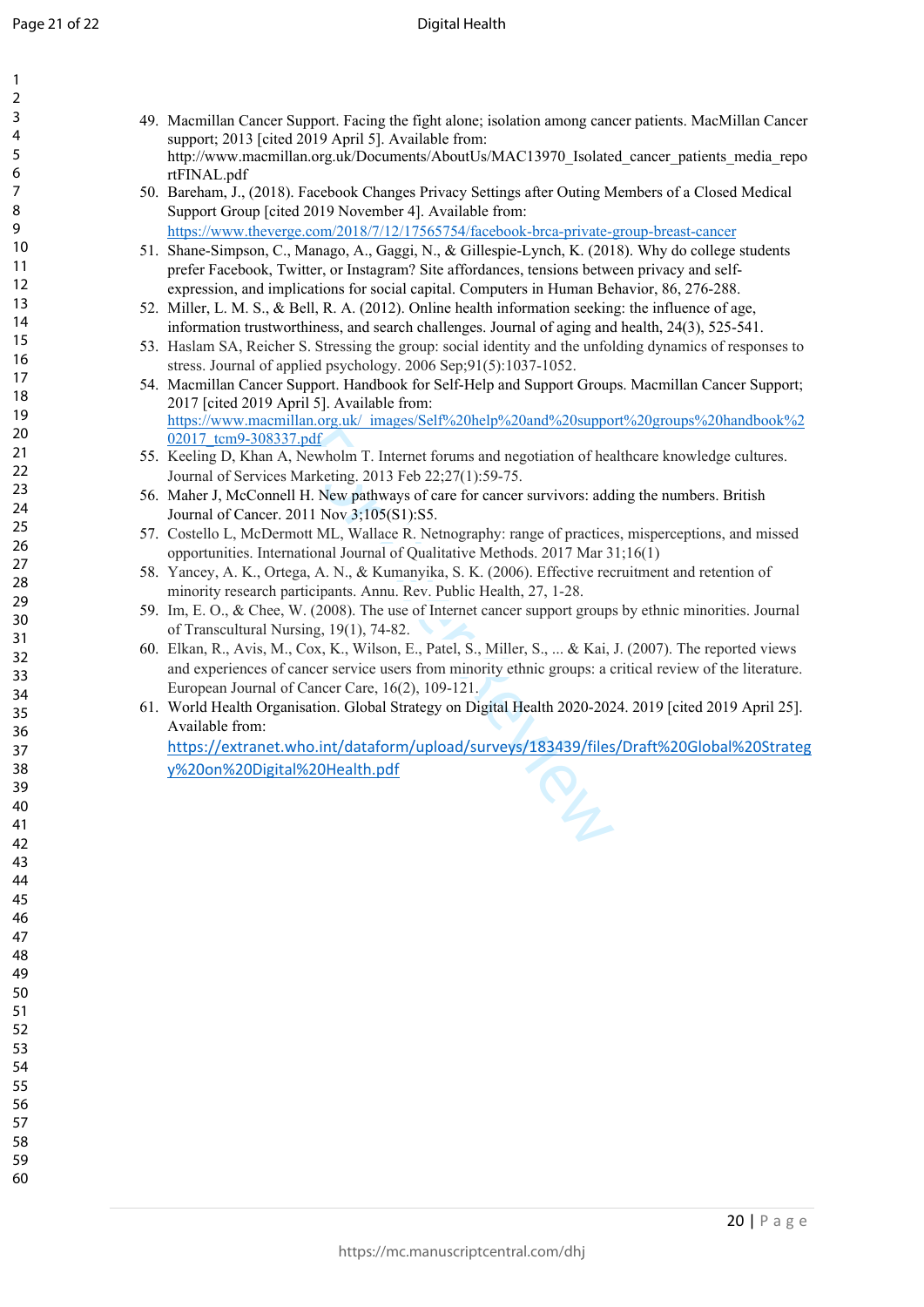<span id="page-22-0"></span>*Table 1: Participant demographic information<sup>1</sup>*

| <b>Participant demographics</b>        | $N = 23$       |
|----------------------------------------|----------------|
| Age (years)                            |                |
| Mean<br>Median                         | 50<br>50       |
| Range                                  | $31 - 70+$     |
| Relationship to cancer                 |                |
| Cancer survivor                        | 18             |
| Family member                          | $\overline{2}$ |
| Both cancer survivor and family member | $\overline{3}$ |
| Cancer location/type                   |                |
| Skin                                   | 7              |
| Ovary                                  | 6              |
| <b>Breast</b>                          | 5              |
| Bowel                                  | $\overline{2}$ |
| Prostate                               | $\overline{2}$ |
| <b>Brain</b>                           | $\mathbf{1}$   |
| Head and Neck                          | $\mathbf{1}$   |
| Lung                                   | $\mathbf{1}$   |
| Non-Hodgkin's Lymphoma                 | $\mathbf{1}$   |
| Pancreas                               | $\mathbf{1}$   |
| Sarcoma                                | $\mathbf{1}$   |
| Thyroid                                | $\mathbf{1}$   |
| Age (years)                            |                |
| $<$ 31                                 | $\mathbf{0}$   |
| $31 - 40$                              | $\overline{4}$ |
| $41 - 50$                              | 8              |
| Roil ive<br>51-60                      | 5              |
| 61-70                                  | 5              |
| 70 >                                   | $\mathbf{1}$   |
| Gender                                 |                |
| Female                                 | 19             |
| Male                                   | $\overline{4}$ |
| Ethnicity                              |                |
| White British                          | 22             |
| Other                                  | $\mathbf{1}$   |

<sup>1</sup> Reproduced with author permissions [28]

60